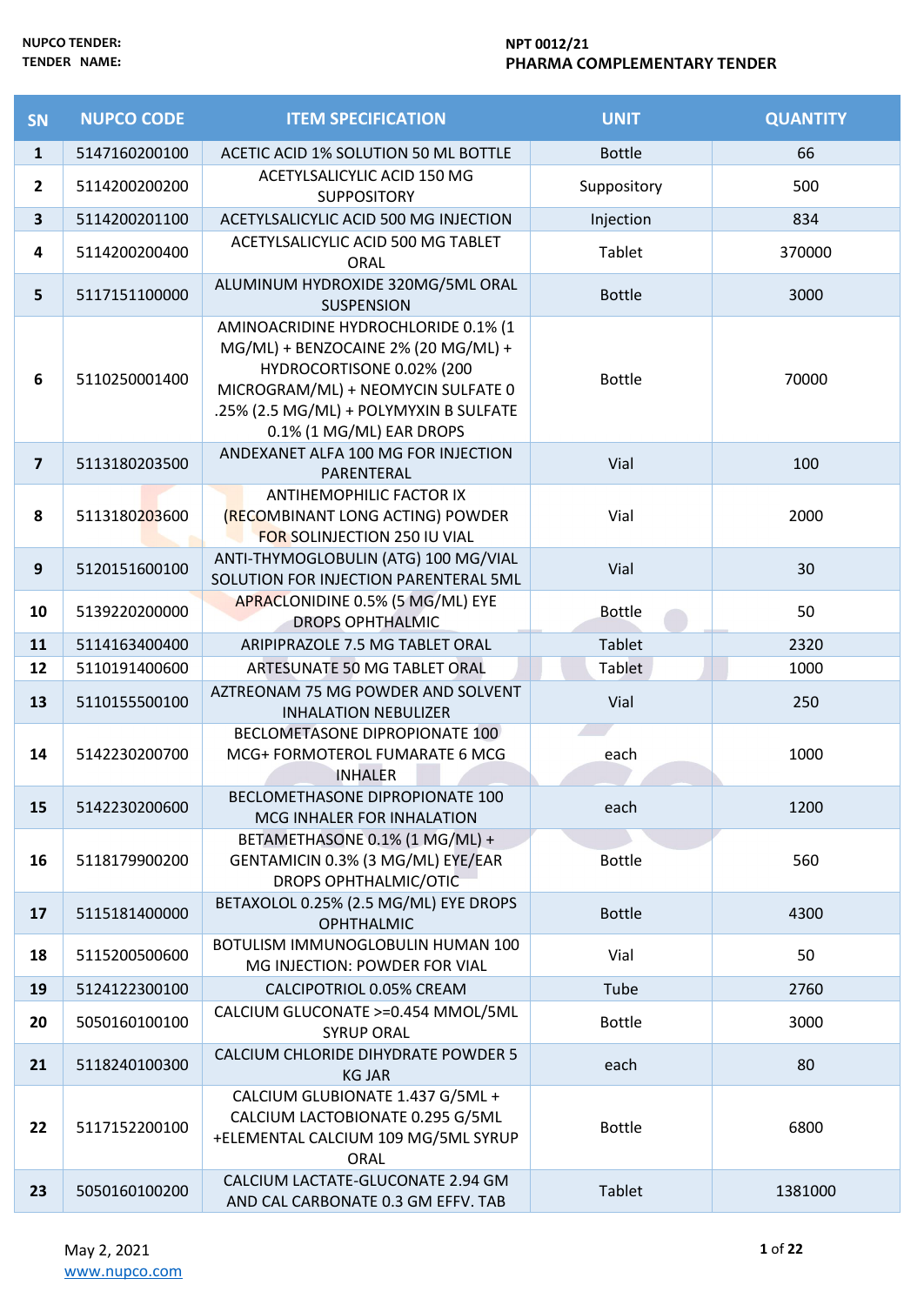| SN | <b>NUPCO CODE</b> | <b>ITEM SPECIFICATION</b>                                                                                                               | <b>UNIT</b>   | <b>QUANTITY</b> |
|----|-------------------|-----------------------------------------------------------------------------------------------------------------------------------------|---------------|-----------------|
| 24 | 5124110500000     | CARBACHOL 0.01% (100 MCG/ML)<br>SOLUTION FOR INJECTION INTRAOCULAR 1.5<br>ML                                                            | Vial          | 7000            |
| 25 | 5121250301700     | <b>CARBON BEAM GUM 1</b>                                                                                                                | each          | 100             |
| 26 | 5110159900000     | CEFIXIME 20 MG/ML POWDER ORAL                                                                                                           | <b>Bottle</b> | 7532            |
| 27 | 5110150300700     | CHLORAMPHENICOL PLAMITATE 125<br>MG/5ML SYRUP ORAL                                                                                      | <b>Bottle</b> | 3180            |
| 28 | 5110150300800     | CHLORAMPHENICOL STERILE OTIC<br>SOLUTION, 5%, 5-10ML/ BOTTLE                                                                            | <b>Bottle</b> | 52300           |
| 29 | 5116163000400     | CHLORPHENIRAMINE MALEATE 2 MG/5ML +<br>PSEUDOEPHEDRINE HYDROCHLORIDE<br>30MG/5 ML SYRUP ORAL                                            | <b>Bottle</b> | 8600            |
| 30 | 5120150200700     | <b>CICLOSPORIN 1% EYE DROPS</b>                                                                                                         | each          | 150             |
| 31 | 5120150200600     | <b>CICLOSPORIN 2% EYE DROPS</b>                                                                                                         | each          | 150             |
| 32 | 5110151801500     | CIPROFLOXACIN 0.3% (3 MG/ML) EAR<br><b>DROPS</b>                                                                                        | <b>Bottle</b> | 24000           |
| 33 | 5110151800900     | CIPROFLOXACIN 250MG / 5ML SUSPENSION                                                                                                    | <b>Bottle</b> | 1200            |
| 34 | 5115200600000     | <b>CISATRACURIUM BESYLATE 5 MG/ML</b><br>SOLUTION FOR INJECTION PARENTERAL 30<br>ML                                                     | Injection     | 1000            |
| 35 | 5113180203400     | <b>COAGULATION FACTOR XA RECOMBINANT</b><br><b>INACTIVATED - ZHZO POWDER</b><br>FORRECONSTITUTION FOR IV SOLUTION 200<br><b>MG VIAL</b> | Vial          | 170             |
| 36 | 5119190201000     | CREATINE MONOHYDRATE 700 MG CAPSULE<br><b>ORAL</b>                                                                                      | Capsule       | 100             |
| 37 | 5116151100300     | CROMOGLYCATE SODIUM 2 % SPRAY NASAL                                                                                                     | <b>Bottle</b> | 1400            |
| 38 | 5124120000000     | CYANOACRYLATE GLUE 0.5 ML DISPOSABLE<br><b>TUBE</b>                                                                                     | Tube          | 700             |
| 39 | 5120150900000     | DACLIZUMAB 5 MG INJECTION                                                                                                               | Vial          | 130             |
| 40 | 5113150700900     | DARBOPOEITIN 300 MCG SOLUTION FOR<br><b>INJECTION IN PRE-FILLED</b><br>SYRINGEPARENTERAL 0.6 ML                                         | Syringe       | 150             |
| 41 | 5128162601100     | DEXAMETHASONE 10 MG/ML<br>INTRATYMPANIC INJECTION                                                                                       | Injection     | 120             |
| 42 | 5114210401600     | DICLOFENAC SODIUM 0.1% (1 MG/ML) EYE<br><b>DROPS OPHTHALMIC</b>                                                                         | <b>Bottle</b> | 104756          |
| 43 | 5116169900300     | DIMETHINDENE 1 MG GEL TOPICAL                                                                                                           | Tube          | 300             |
| 44 | 5118220100800     | DINOPROSTONE 10 MG/ML SOLUTION FOR<br>INJECTION EXTRA AMNIOTIC PARENTERAL<br>0.5ML                                                      | Ampoule       | 1000            |
| 45 | 5116162000600     | DIPHENHYDRAMINE 100 MG POWDER FOR<br><b>INJECTION PARENTERAL</b>                                                                        | Vial          | 4000            |
| 46 | 5124129800100     | DIPHENYLCYCLOPROPENONE POWDER 1GM<br><b>BOTTLE</b>                                                                                      | <b>Bottle</b> | 2000            |
| 47 | 5113170500000     | DIPYRIDAMOLE 75 MG TABLET ORAL                                                                                                          | <b>Tablet</b> | 57800           |
| 48 | 5110155700000     | DOXYCYCLINE 20 MG TABLET ORAL                                                                                                           | Tablet        | 105000          |
| 49 | 5110155700300     | DOXYCYCLINE 40 MG CAPSULE ORAL<br><b>MODIFIED RELEASE</b>                                                                               | Capsule       | 2688            |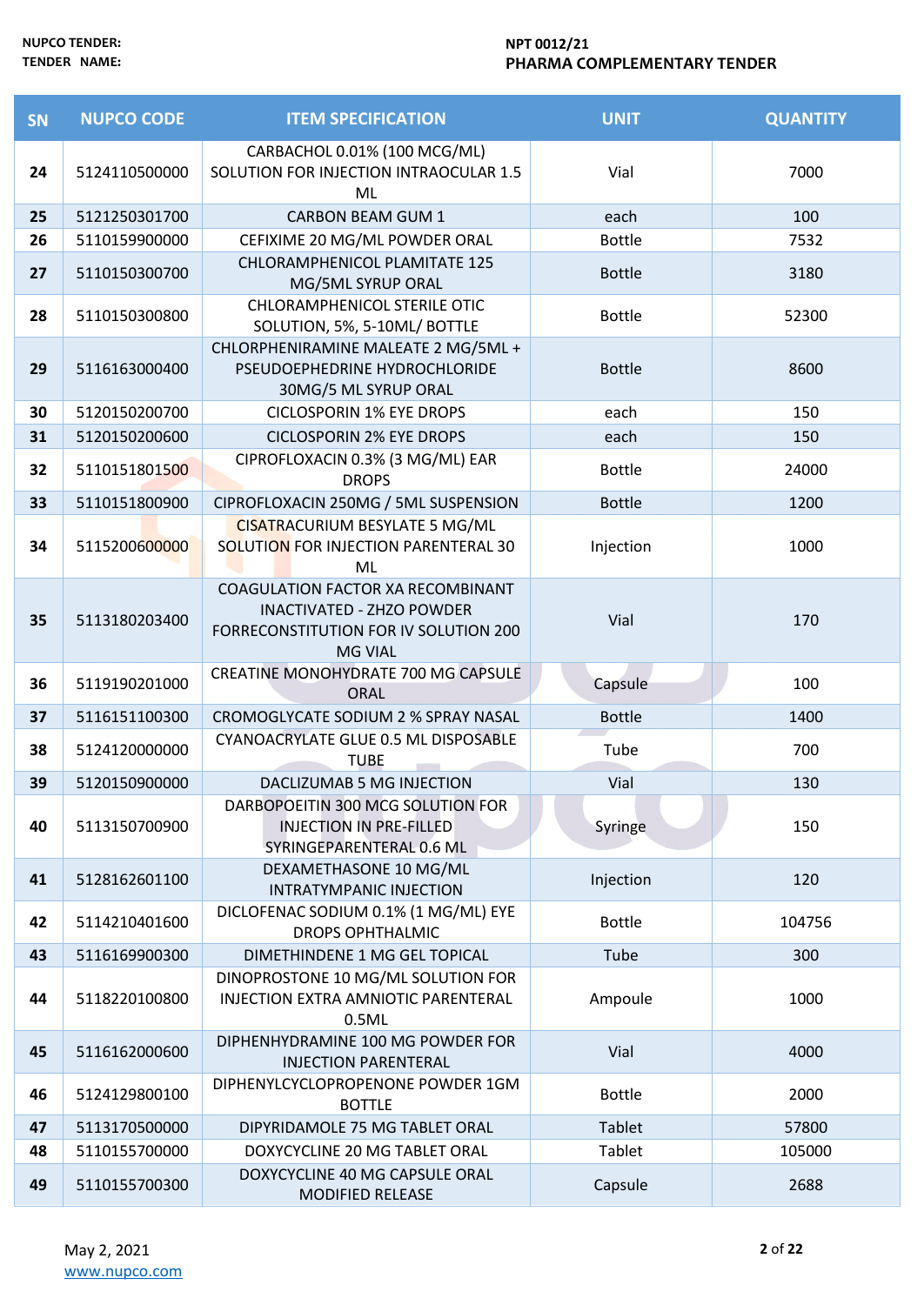| <b>SN</b> | <b>NUPCO CODE</b> | <b>ITEM SPECIFICATION</b>                                                                        | <b>UNIT</b>   | <b>QUANTITY</b> |
|-----------|-------------------|--------------------------------------------------------------------------------------------------|---------------|-----------------|
| 50        | 5118181300700     | DROSPIRENONE 2 MG + ESTRADIOL 1 MG<br><b>TABLET ORAL</b>                                         | Tablet        | 4000            |
| 51        | 5114153900100     | DULOXETINE 30 MG TABLET ORAL                                                                     | Tablet        | 42000           |
| 52        | 5118181300600     | DYDROGESTERONE 10 MG + ESTRADIOL 2<br><b>MG TABLET ORAL</b>                                      | Tablet        | 15000           |
| 53        | 5115163600000     | EDROPHONIUM 10 MG/ML SOLUTION FOR<br><b>INJECTION PARENTERAL</b>                                 | Injection     | 260             |
| 54        | 5117191300800     | ESOMEPRAZOLE 10 MG SACHET ORAL                                                                   | Sachet        | 330000          |
| 55        | 5118182300000     | ESTERIFIEDESTROGEN 300 MCG TABLET<br><b>ORAL</b>                                                 | Tablet        | 18000           |
| 56        | 5118183400100     | ESTRADIOL 0.5 MG + NORETHINDRONE 0.1<br><b>MG TABLET ORAL</b>                                    | Tablet        | 3000            |
| 57        | 5118181301300     | ESTRADIOL 10 MCG PESSARY VAGINAL                                                                 | each          | 4000            |
| 58        | 5118181301100     | ESTRADIOL VALERATE 2 MG AND<br>NORGESTREL 500 MCG TABLET                                         | Tablet        | 122800          |
| 59        | 5114201800100     | ETHANOL 10 % SOLUTION INTRAVENOUS                                                                | Ampoule       | 2400            |
| 60        | 5124120100600     | <b>EXTRACT OF ANTHRAGUIN GLYCOSID+</b><br>SALICILIC ACID SOLUTION                                | <b>Bottle</b> | 17000           |
| 61        | 5111160400100     | FLUDARABINE 10 MG TABLET ORAL                                                                    | <b>Tablet</b> | 2160            |
| 62        | 5119151000600     | FUROSEMIDE 10 MG/ML SOLUTION FOR<br><b>INJECTION PARENTERAL 10 ML</b>                            | Vial          | 150000          |
| 63        | 5110158400200     | GENTAMICIN 0.3% (1.5 MG/0.5 ML) EYE<br>DROPS 0.5 ML UNIT DOSE                                    | <b>Minims</b> | 6600            |
| 64        | 5110158400700     | GENTAMICIN SULPHATE 0.1% (1MG/G)<br><b>OINTMENT TOPICAL</b>                                      | Tube          | 2680            |
| 65        | 5111174500100     | <b>GENTUZUMAB OZOGAMICIN 4.5 MG</b><br><b>INJECTION</b>                                          | Injection     | 25              |
| 66        | 5116189000500     | GUAIFENESIN 100 MG +<br>DEXTROMETHORPHAN HYDROBROMIDE 15<br>MG LIQUID ORAL PER5 ML 120 ML BOTTLE | <b>Bottle</b> | 1000            |
| 67        | 5114170200500     | HALOPERIDOL 2 MG TABLET ORAL                                                                     | <b>Tablet</b> | 32000           |
| 68        | 5113160300600     | HEPARIN SODIUM (BOVINE) 100 IU/ML<br>SOLUTION FOR INJECTION PARENTERAL 2<br>ML                   | Vial          | 97000           |
| 69        | 5113160300700     | HEPARIN 10 IU/ML SOLUTION FOR<br><b>INJECTION PARENTERAL 5 ML</b>                                | Vial          | 10000           |
| 70        | 5118170600400     | HYDROCORTISONE 1% (10MG/G) OINTMENT<br><b>TOPICAL</b>                                            | Tube          | 19800           |
| 71        | 5110250000700     | HYDROCORTISONE + NEOMYCIN +<br>POLYMYXIN B EYE OINTMENT OPHTHALMIC                               | Tube          | 5064            |
| 72        | 5124120900300     | HYDROQUINONE 5G + HYDROCORTISONE<br>1G + TRETINOIN 0.1G CREAM TOPICAL                            | Tube          | 720             |
| 73        | 5110240200100     | HYDROXYPROPYLMETHYL CELLULOSE 0.3%<br>(3 MG/ML) EYE SOLUTION<br>OPHTHALMICMINIM                  | <b>Minims</b> | 7900000         |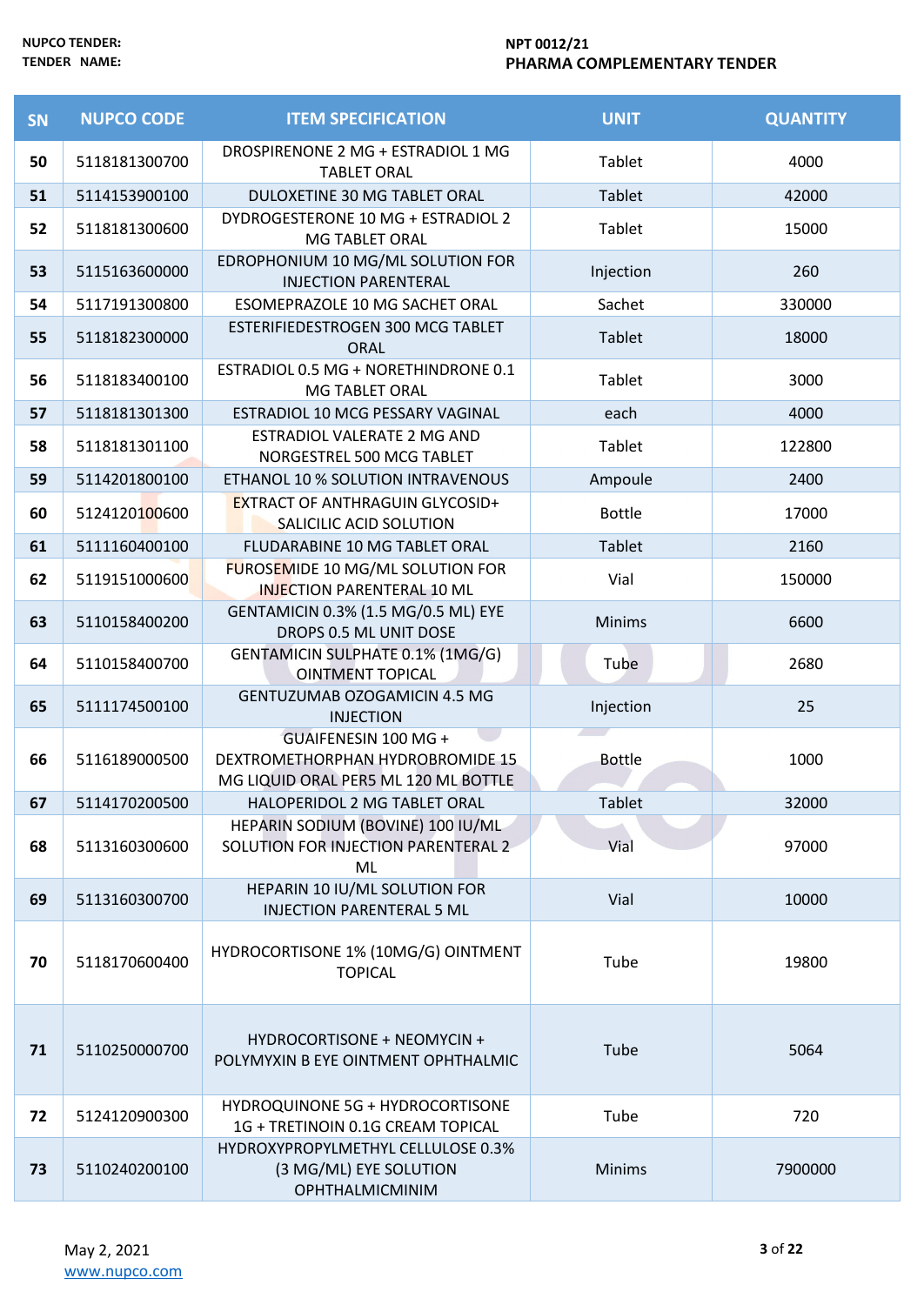| <b>SN</b> | <b>NUPCO CODE</b> | <b>ITEM SPECIFICATION</b>                                                                                                                                                                                                                                                                                                                                                                                                    | <b>UNIT</b>   | <b>QUANTITY</b> |
|-----------|-------------------|------------------------------------------------------------------------------------------------------------------------------------------------------------------------------------------------------------------------------------------------------------------------------------------------------------------------------------------------------------------------------------------------------------------------------|---------------|-----------------|
| 74        | 5120180600700     | IG NORMAL IMMUNOGLOBULIN INJECTION<br>(IM) . STERILIZED PURIFIED<br><b>GAMMAGLOBULIN OF ADULT HUMAN</b><br>BLOOD SERUM. IT CONTAINS 16% OF<br>PROTEIN W HICH ISNO T LESS THAN 90%<br><b>GAMMA GLOBULIN FREE OF ANY</b><br>EXTRANEOUS VIRUS ORANTIGENS. THE<br>DONOR MUST BE FREE FROM HIV<br>ANTIBODIES HB AG A ND ANTI-HBE. THE<br>PRODUCT MUST BE STERILIZED BY A<br>SUITABLE METHOD TO BE FREE OFAIDS.<br>STORAGE 2 - 8 C | Injection     | 3000            |
| 75        | 5120180601500     | IMMUNE SERUM GLOBULIN 1 G/ 5 ML<br>SOLUTION FOR INJECTION SC 5 ML VIAL                                                                                                                                                                                                                                                                                                                                                       | Vial          | 1680            |
| 76        | 5121250000700     | IOHEXOL 300 MG/ML INJECTION 100 ML<br><b>VIAL</b>                                                                                                                                                                                                                                                                                                                                                                            | Vial          | 36156           |
| 77        | 5112160200300     | ISOSORBIDE DINITRATE 40 MG TABLET ORAL<br><b>SUSTAINED RELEASE</b>                                                                                                                                                                                                                                                                                                                                                           | Tablet        | 1159800         |
| 78        | 5126312500000     | LEVOBUNOLOL HYDROCHLORIDE 0.5% (5<br>MG/ML) DROPS                                                                                                                                                                                                                                                                                                                                                                            | <b>Bottle</b> | 780             |
| 79        | 5114290804100     | LIDOCAINE HYDROCHLORIDE ANHYDROUS<br>0.4% (2 G/ 500 ML) + DEXTROSE 5% (25G/<br>500 ML) INJECTION INTRAVENOUS<br><b>INFUSION 500 ML BAG</b>                                                                                                                                                                                                                                                                                   | <b>Bag</b>    | 18000           |
| 80        | 5119191800000     | L-METHYLTETRAHYDROFOLATE 5 MG<br><b>CAPSULE ORAL</b>                                                                                                                                                                                                                                                                                                                                                                         | Capsule       | 18600           |
| 81        | 5111151000200     | LOMUSTINE 10 MG CAPSULE ORAL                                                                                                                                                                                                                                                                                                                                                                                                 | Capsule       | 600             |
| 82        | 5111151000000     | LOMUSTINE 100 MG CAPSULE ORAL                                                                                                                                                                                                                                                                                                                                                                                                | Capsule       | 4160            |
| 83        | 5111151000300     | LOMUSTINE 5 MG CAPSULE                                                                                                                                                                                                                                                                                                                                                                                                       | Capsule       | 600             |
| 84        | 5116160600300     | <b>LORATADINE 5MG 100ML</b><br>PSEUDOEPHEDRINE 60MG/5ML SYRUP                                                                                                                                                                                                                                                                                                                                                                | <b>Bottle</b> | 17100           |
| 85        | 5113150000000     | LUSPATERCEPT - AAMT 75 MG POWDER FOR<br>SOLUTION VIAL                                                                                                                                                                                                                                                                                                                                                                        | Vial          | 200             |
| 86        | 5117150800000     | MAGNESIUM CARBONATE 54 MG<br>ELEMENTAL MAGNESIUM/5 ML ORAL<br><b>LIQUID</b>                                                                                                                                                                                                                                                                                                                                                  | <b>Bottle</b> | 200             |
| 87        | 5117162000000     | MAGNESIUM CITRATE 290 MG/5ML LIQUID<br><b>ORAL</b>                                                                                                                                                                                                                                                                                                                                                                           | <b>Bottle</b> | 30000           |
| 88        | 5118180600100     | MEGESTROL ACETATE 200 MG/5ML LIQUID<br>ORAL                                                                                                                                                                                                                                                                                                                                                                                  | <b>Bottle</b> | 1140            |
| 89        | 5117232400200     | MESNA 600 MG TABLET                                                                                                                                                                                                                                                                                                                                                                                                          | Tablet        | 10000           |
| 90        | 5111170400800     | MITOMYCIN 0.02% (200 MCG/ML) EYE<br><b>DROPS OPHTHALMIC</b>                                                                                                                                                                                                                                                                                                                                                                  | <b>Minims</b> | 11000           |
| 91        | 5124120900400     | MONOBENZONE 1000 G POWDER                                                                                                                                                                                                                                                                                                                                                                                                    | each          | 248             |
| 92        | 5119190508200     | MULTIVITAMIN + ZINC TABLET ORAL<br><b>CHEWABLE</b>                                                                                                                                                                                                                                                                                                                                                                           | Tablet        | 113000          |
| 93        | 5112156600200     | NADOLOL 20 MG TABLET ORAL                                                                                                                                                                                                                                                                                                                                                                                                    | Tablet        | 29000           |
| 94        | 5110181400000     | NATAMYCIN 5% (50 MG/ML) EYE DROPS<br><b>OPHTHALMIC</b>                                                                                                                                                                                                                                                                                                                                                                       | <b>Bottle</b> | 5450            |
| 95        | 5134240100000     | NELFINAVIR 50 MG/5ML SUSPENSION ORAL                                                                                                                                                                                                                                                                                                                                                                                         | each          | 100             |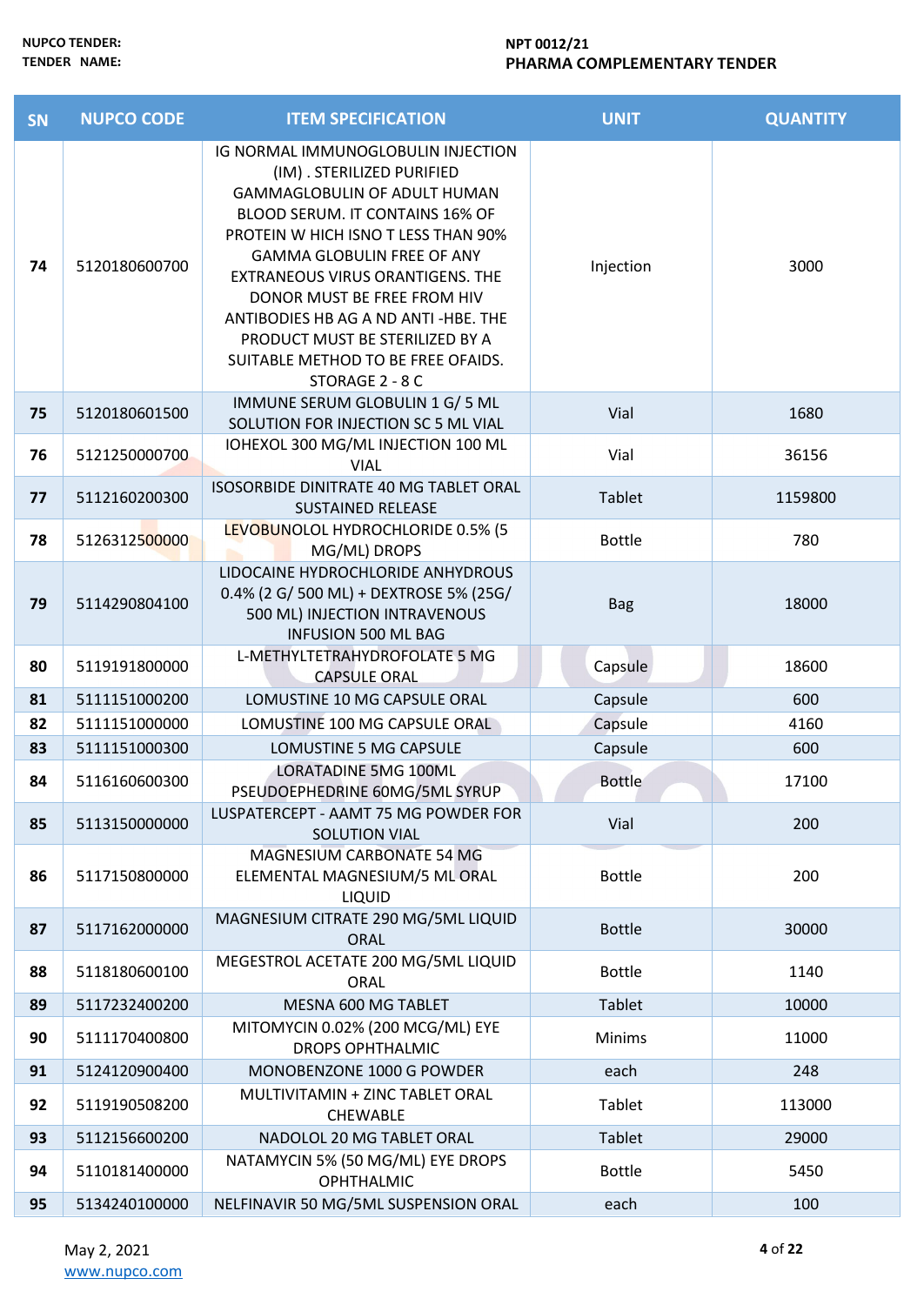| SN  | <b>NUPCO CODE</b> | <b>ITEM SPECIFICATION</b>                                                                    | <b>UNIT</b>   | <b>QUANTITY</b> |
|-----|-------------------|----------------------------------------------------------------------------------------------|---------------|-----------------|
| 96  | 5120180600200     | IG IMMUNOGLOBULIN HUMAN NORMAL<br>16.5 % SOLUTION FOR INJECTION<br>PARENTERAL2 ML            | Injection     | 25000           |
| 97  | 5117191300500     | OMEPRAZOLE SUSPENSION 4 MG/ML                                                                | <b>Bottle</b> | 1200            |
| 98  | 5117191000100     | PANCRELIPASE (LIPASE 7400 IU + PROTEASE<br>420 IU + AMYLASE 7000 IU) TABLETORAL              | Tablet        | 240000          |
| 99  | 5110233000000     | PENCICLOVIR 1% (10MG/G) CREAM TOPICAL                                                        | Tube          | 4500            |
| 100 | 5119160203600     | PERITONEAL DIALYSIS GLUCOSE 1.36% W/V<br>3000 ML SOLUTION BAGS OR BOTTLE                     | <b>Bag</b>    | 200000          |
| 101 | 5119180202600     | POTASSIUM CHLORIDE (CONC) SOLUTION<br>FOR INJECTION 2MEQ/ML 250ML BOTTLEOR<br><b>BAG</b>     | <b>Bottle</b> | 9600            |
| 102 | 5119170500700     | POTASSIUM CITRATE EFFERVESCENT TABLET                                                        | Tablet        | 80000           |
| 103 | 5112151900000     | PROCAINAMIDE HYDROCHLORIDE 250 MG<br><b>CAPSULE ORAL</b>                                     | Capsule       | 600             |
| 104 | 5116161000300     | PROMETHAZINE HYDROCHLORIDE 5<br>MG/5ML LIQUID ORAL                                           | <b>Bottle</b> | 2510            |
| 105 | 5118162100000     | PROTIRELIN 100 MCG FOR INJECTION<br>PARENTERAL                                               | Injection     | 480             |
| 106 | 5110190700100     | PYRIMETHAMINE 25 MG + SULFADOXINE<br>500 MG TABLET ORAL                                      | <b>Tablet</b> | 122595          |
| 107 | 5114172200800     | QUETIAPINE IMMEDIATE RELEASE 50 MG<br><b>TABLET</b>                                          | Tablet        | 116000          |
| 108 | 5124122000600     | RETINOL PALMITATE (1000 IU/G) EYE GEL<br><b>OPHTHALMIC</b>                                   | Tube          | 11448           |
| 109 | 5117151100900     | SODIUM ALGINATE SUSPENSION; SODIUM<br>BICARBONATE; CALCIUM CARBONATE<br>LIQUID 500 ML        | <b>Bottle</b> | 38892           |
| 110 | 5120390300000     | SODIUM AUROTHIOMALATE 10 MG/0.5 ML<br>INJECTION 0.5 ML AMPOULE                               | Ampoule       | 200             |
| 111 | 5120390300100     | SODIUM AUROTHIOMALATE 50 MG FOR<br><b>INJECTION PARENTERAL</b>                               | Ampoule       | 3000            |
| 112 | 5119160201300     | SODIUM CHLORIDE NASAL SPRAY 0.74% 15<br><b>ML BOTTLE</b>                                     | <b>Bottle</b> | 15000           |
| 113 | 5119243400200     | SODIUM CITRATE 500 MG TO 1000 MG<br><b>CRYSTALS OR POWDER</b>                                | each          | 128             |
| 114 | 5147270100100     | SODIUM FLOURIDE 1.1 % TOOTHPASTE<br>ORAL                                                     | Tube          | 3200            |
| 115 | 5114214800800     | SODIUM HYALURONATE 0.3 + 2% LIDOCAINE<br>HCL AMPOULE 1.5% OR EQUIVALENT FOR<br>OPTHALMIC USE | Ampoule       | 2500            |
| 116 | 5117159900500     | SODIUM PICOSULPHATE 16 G POWDER<br><b>ORAL</b>                                               | each          | 5000            |
| 117 | 5121161000500     | SODIUM POLYSTYRENE SULFONATE<br>15GM/60ML SUSPENSION                                         | <b>Bottle</b> | 20000           |
| 118 | 5128160200000     | SPECTINOMYCIN 2 G POWDER FOR<br>INJECTION+DILUENT PARENTERAL                                 | Vial          | 8000            |
| 119 | 5138580600000     | TENOXICAM 20 MG TABLET OR CAPSULE                                                            | <b>Tablet</b> | 3700            |
| 120 | 5110150900000     | TETRACYCLINE HYDROCHLORIDE 250 MG<br>POWDER FOR INJECTION PARENTERAL                         | Vial          | 200             |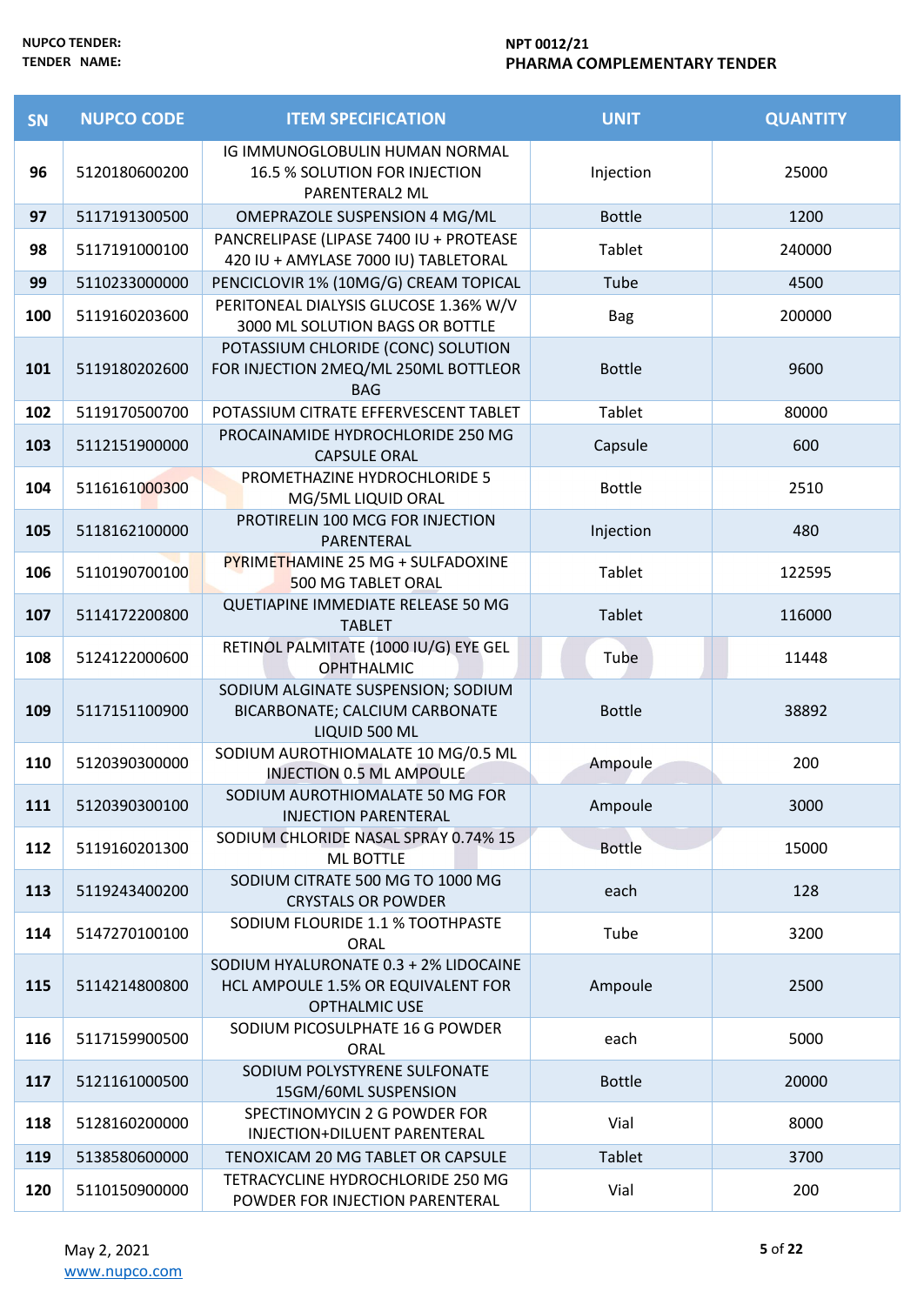| SN  | <b>NUPCO CODE</b> | <b>ITEM SPECIFICATION</b>                                                                            | <b>UNIT</b>        | <b>QUANTITY</b> |
|-----|-------------------|------------------------------------------------------------------------------------------------------|--------------------|-----------------|
| 121 | 5113161600800     | TINZAPARIN (LMHW) 10000 IU SOLUTION<br>FOR INJECTION PARENTERAL                                      | Pre Filled Syringe | 7500            |
| 122 | 5113161600400     | TINZAPARIN 3500 IU FOR INJECTION<br>PARENTERAL                                                       | Syringe            | 12000           |
| 123 | 5113161600300     | TINZAPARIN 4500 IU FOR INJECTION<br>PARENTERAL                                                       | Syringe            | 12000           |
| 124 | 5116274500000     | TIOPRONIN 100 MG TABLET ORAL                                                                         | Tablet             | 100             |
| 125 | 5119150800000     | TRIAMTERENE 50 MG +<br>HYDROCHLOROTHIAZIDE 25 MG TABLET<br><b>ORAL</b>                               | Tablet             | 28600           |
| 126 | 5119150800100     | TRIAMTERENE 100 MG CAPSULE ORAL                                                                      | Capsule            | 24000           |
| 127 | 5114179901200     | TRIFLUOPERAZINE 15 MG TABLET MODIFIED<br><b>RELEASE</b>                                              | Tablet             | 340000          |
| 128 | 5124130301300     | ZINC SULPHATE 150 MG/5 ML ORAL<br>SOLUTION                                                           | <b>Bottle</b>      | 1150            |
| 129 | 5111180000700     | ABEMACICLIB 100 MG TABLET                                                                            | <b>Tablet</b>      | 14400           |
| 130 | 5114150100000     | <b>ACETAZOLAMIDE 500 MG POWDER FOR</b><br><b>INJECTION PARENTERAL</b>                                | Vial               | 34400           |
| 131 | 5114200200300     | ACETYLSALICYLIC ACID 300 MG TABLET<br><b>ORAL</b>                                                    | Tablet             | 48000           |
| 132 | 5114200200100     | ACETYL SALICYLIC ACID 75-100 MG ENTERIC<br><b>COATED TABLET</b>                                      | Tablet             | 285140626       |
| 133 | 5114200200700     | SALICYLIC ACID 75 MG TABLET<br>ORALDISPERSIBLE                                                       | Tablet             | 204000          |
| 134 | 5117197300100     | AGALSIDASE BETA 5 MG FOR INJECTION<br>PARENTERAL 1 ML                                                | Vial               | 750             |
| 135 | 5117197300300     | AGALSIDASE BETA 35 MG FOR INJECTION<br>PARENTERAL 7 ML                                               | Vial               | 200             |
| 136 | 5110170100000     | ALBENDAZOLE 400 MG TABLET ORAL                                                                       | <b>Tablet</b>      | 100000          |
| 137 | 5128190000400     | ALPELISIB 300MG TABLET                                                                               | Tablet             | 720             |
| 138 | 5143320100000     | AMBRISENTAN 10 MG TABLET ORAL                                                                        | <b>Tablet</b>      | 13000           |
| 139 | 5143320100100     | AMBRISENTAN 5 MG TABLET ORAL                                                                         | <b>Tablet</b>      | 11500           |
| 140 | 5114290600100     | AMETHOCAINE 0.5% (5 MG/ML) EYE DROPS<br><b>OPHTHALMIC</b>                                            | <b>Bottle</b>      | 7600            |
| 141 | 5114160100000     | AMITRIPTYLINE HYDROCHLORIDE 50 MG<br><b>TABLET ORAL</b>                                              | Tablet             | 2112000         |
| 142 | 5129301200000     | AMITRIPTYLINE HYDROCHLORIDE 75MG<br><b>TABLET</b>                                                    | Tablet             | 36000           |
| 143 | 5112174300800     | AMLODIPINE 1 MG/ML ORAL LIQUID                                                                       | <b>Bottle</b>      | 1200            |
| 144 | 5110180100200     | AMPHOTERICIN B 100 MG/VIAL SOLUTION<br>FOR INJECTION PARENTERAL 20 ML<br>LIPIDFORMULATED             | Vial               | 1700            |
| 145 | 5113180204000     | ANTIHEMOPHILIC 500IU TO<br>1000IU/WILLEBRAND 500 IU TO 1000IU                                        | Vial               | 1800            |
| 146 | 5113180203900     | <b>ANTIHEMOPHILIC FACTOR VIII</b><br>(RECOMBINANT) 2000 IU VIAL - 3RD<br><b>GENERATION OR BETTER</b> | Vial               | 400             |
| 147 | 5110270700600     | ANTISEPTIC LOZENGE SUGAR FREE                                                                        | Lozenges           | 453460          |
| 148 | 5113166400100     | ANTITHROMBIN III CONCENTRATE 500U<br><b>INJECTION</b>                                                | Vial               | 380             |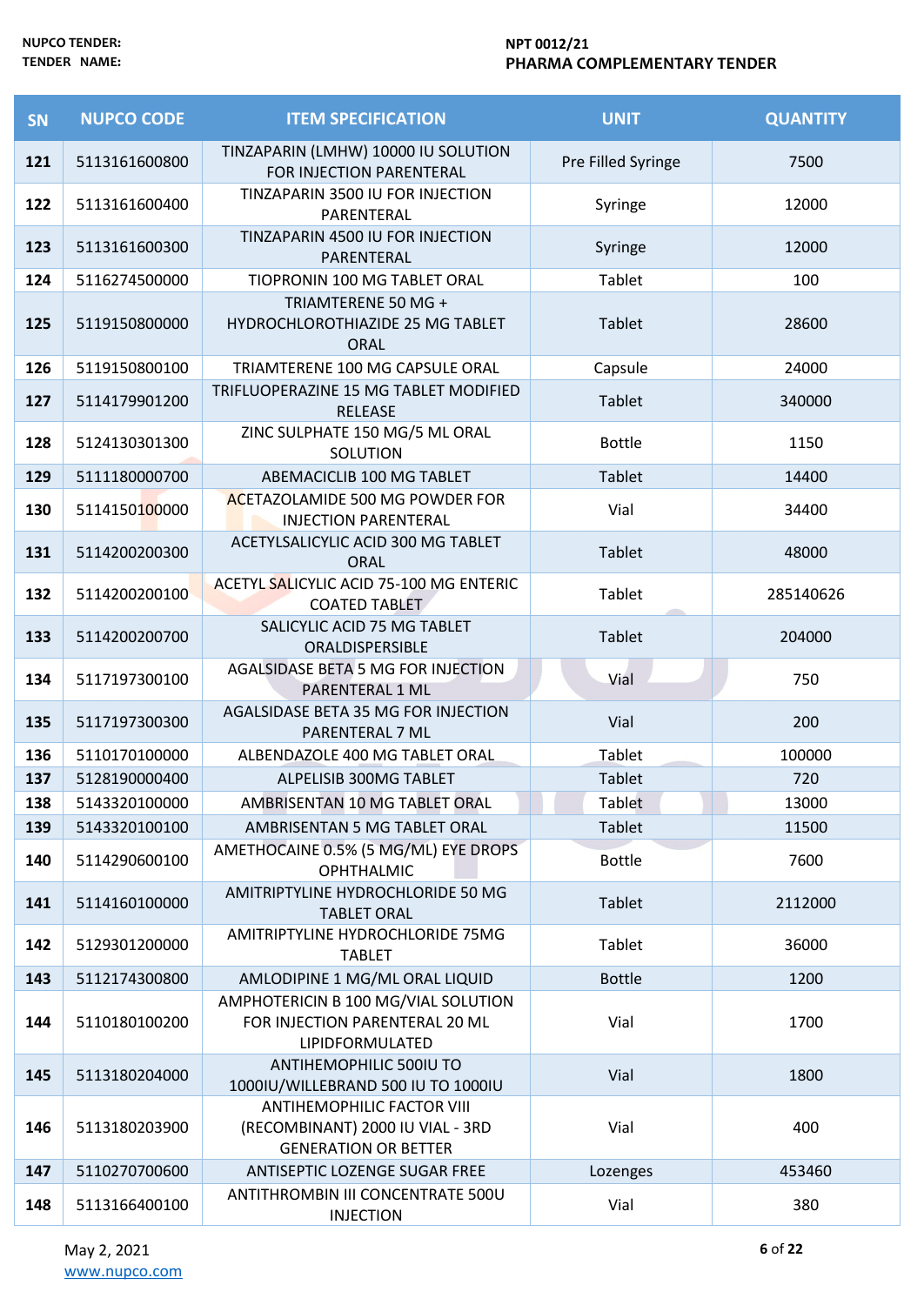| SN  | <b>NUPCO CODE</b> | <b>ITEM SPECIFICATION</b>                                                                         | <b>UNIT</b>   | <b>QUANTITY</b> |
|-----|-------------------|---------------------------------------------------------------------------------------------------|---------------|-----------------|
| 149 | 5114251800200     | APOMORPHINE 5 MG/ML SC INJECTION                                                                  | Injection     | 6300            |
| 150 | 4229542500100     | <b>SILVER NITRATE 75% STICK</b>                                                                   | <b>Stick</b>  | 5000            |
| 151 | 5119190202100     | ARGININE HCL 20G/500ML INJECTION                                                                  | <b>Bottle</b> | 50              |
| 152 | 5110191400700     | ARTESUNATE 100 MG SUPPOSITORY RECTAL                                                              | Suppository   | 1000            |
| 153 | 5111190100000     | ASPARAGINASE (ERWINIA) POWDER FOR<br>INJECTION 10000 U/VIAL                                       | Vial          | 1920            |
| 154 | 5115180100600     | ATENOLOL 5 MG/ML ORAL SOLUTION                                                                    | <b>Bottle</b> | 280             |
| 155 | 5110192300000     | ATOVAQUONE 750MG/5ML ORAL<br><b>SUSPENSION</b>                                                    | <b>Bottle</b> | 201             |
| 156 | 5115200100000     | ATRACURIUM BESILATE 25 MG/2.5 ML<br>INJECTION: INTRAVENOUS INFUSION, 2.5 ML<br><b>AMPOULE</b>     | Ampoule       | 1536000         |
| 157 | 5115200100200     | ATRACURIUM BESYLATE 50 MG/5ML<br><b>INJECTION</b>                                                 | Ampoule       | 60000           |
| 158 | 5115161600900     | ATROPINE SULFATE 0.25 MG AUTOINJECTOR                                                             | Injection     | 21000           |
| 159 | 5115161601000     | ATROPINE SULPHATE 500 MCG<br>AUTOINJECTOR INJECTION PARENTERAL                                    | Injection     | 33600           |
| 160 | 5115161601100     | <b>ATROPINE SULFATE 1 MG AUTOINJECTOR</b>                                                         | Injection     | 12500           |
| 161 | 5115161600400     | ATROPINE SULPHATE 1% (10 MG/G) EYE<br><b>OINTMENT OPHTHALMIC</b>                                  | Tube          | 943834          |
| 162 | 5115161600800     | <b>ATROPINE SULFATE 2 MG AUTOINJECTOR</b>                                                         | Injection     | 30000           |
| 163 | 5115161601500     | ATROPINE SULPHATE INJECTION 0.5 TO 0.6<br>MG/ML 10 ML                                             | each          | 42000           |
| 164 | 5115161601300     | ATROPINE SULPHATE INJECTION 0.5 TO<br>0.6MG/ML 1ML                                                | Ampoule       | 111600          |
| 165 | 5117250200100     | ATROPINE + PRALIDOXIME CHLORIDE<br><b>AUTOJECTOR PARENTERAL</b>                                   | each          | 16200           |
| 166 | 5128190000500     | <b>AVAPRITINIB 100MG TABLET</b>                                                                   | Tablet        | 2190            |
| 167 | 5128190000200     | AVELUMAB 200MG/10ML VIAL                                                                          | Vial          | 72              |
| 168 | 5111183300000     | <b>AXITINIB 1MG TABLET</b>                                                                        | Tablet        | 10080           |
| 169 | 5111182500400     | AXITINIB 5 MG TABLET ORAL                                                                         | Tablet        | 11520           |
| 170 | 5120150100300     | AZATHIOPRINE 50 MG FOR INJECTION<br>PARENTERAL                                                    | Injection     | 2800            |
| 171 | 5110281800200     | BACITRACIN 400 UNITS, NEOMYCIN 3.5 MG,<br>AND POLYMYXIN B 5000 UNITS PER G EYE<br><b>OINTMENT</b> | Tube          | 24000           |
| 172 | 5115201700000     | BACLOFEN INTRATHECAL 0.075MG/ML 1ML<br><b>INJECTION</b>                                           | Ampoule       | 60              |
| 173 | 5111182501100     | <b>BARICITINIB 2 MG TABLET ORAL</b>                                                               | <b>Tablet</b> | 300             |
| 174 | 5120380200000     | BELATACEPT 250 MG SOLUTION FOR<br><b>INJECTION PARENTERAL</b>                                     | Vial          | 65              |
| 175 | 5118175500100     | BETAMETHASONE DIPROPPRIATE 0.05%<br>(500MCG/G) OINTMENT TOPICAL                                   | Tube          | 86676           |
| 176 | 5118170100400     | BETAMETHASONE 0.1 % OPHTHALMIC<br><b>OINTMENT 3 - 5GM</b>                                         | Tube          | 40000           |
| 177 | 5124129800300     | BETA - SITOSTEROL 0.25% (2.5 MG/G)<br><b>OINTMENT 70 G TUBE</b>                                   | Tube          | 45000           |
| 178 | 5111162600000     | BEXAROTENE 75MG CAPSULE                                                                           | Capsule       | 2400            |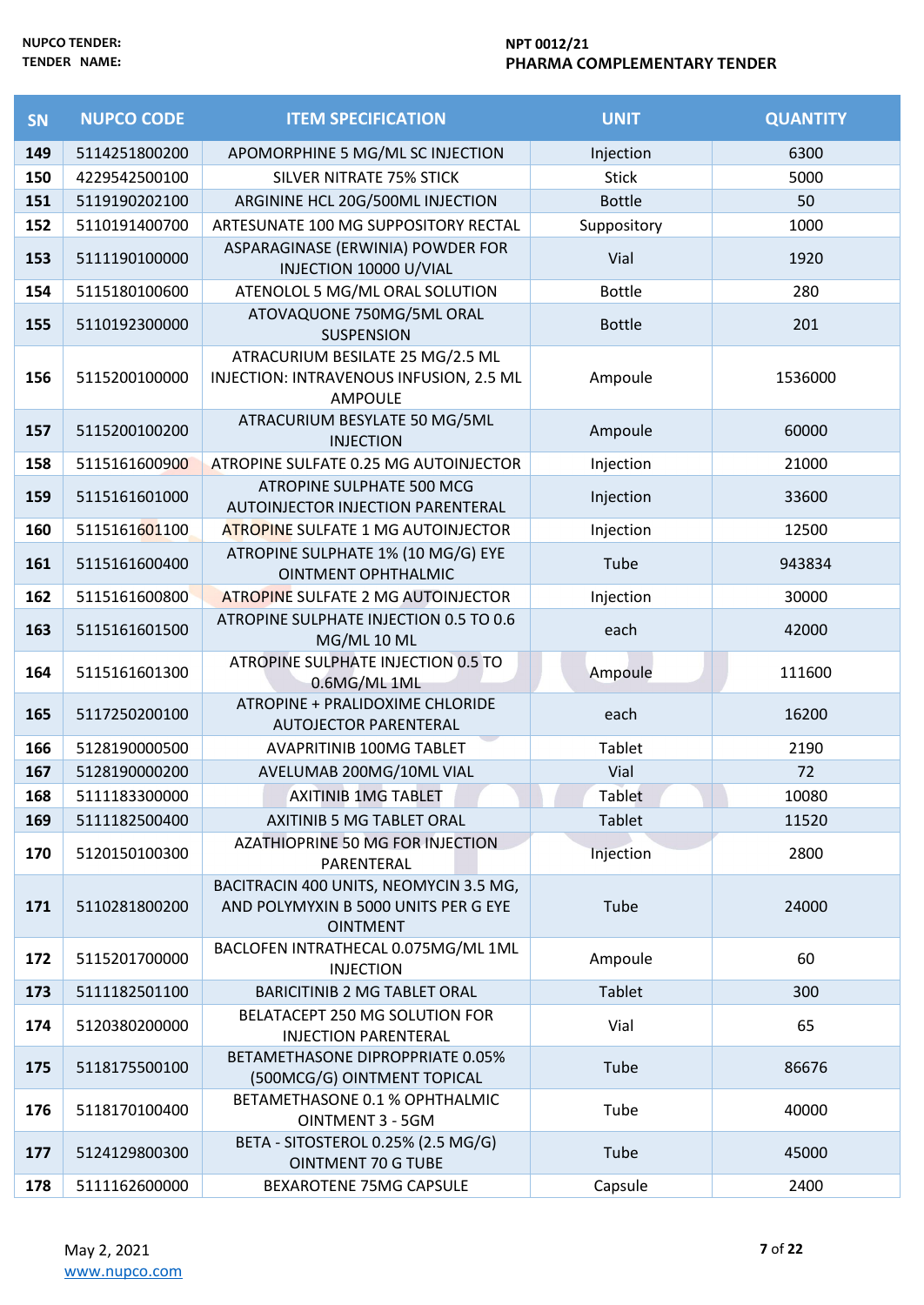| SN  | <b>NUPCO CODE</b> | <b>ITEM SPECIFICATION</b>                                                                  | <b>UNIT</b>   | <b>QUANTITY</b> |
|-----|-------------------|--------------------------------------------------------------------------------------------|---------------|-----------------|
| 179 | 5124110300400     | BIMATOPROST OPHTH DROPS 0.3MG/ML<br>(0.03%), 3-7.5 ML                                      | <b>Bottle</b> | 4000            |
| 180 | 5117161400200     | BISACODYL 5 MG SUPPOSITORY RECTAL                                                          | Suppository   | 236271          |
| 181 | 5117192800000     | <b>BISMUTH SUBCITRATE 420 MG</b><br>METRONIDAZOLE 375 MG AND<br>TETRACYCLINE 375 MGCAPSULE | Capsule       | 10000           |
| 182 | 5117300100400     | BISMUTH SUBGALLATE SUPPOSITORY<br><b>RECTAL</b>                                            | Suppository   | 80640           |
| 183 | 5124110400200     | BRINZOLAMIDE 1%; BRIMONIDINE<br><b>TARTRATE 0.2% EYE DROPS</b>                             | <b>Bottle</b> | 4800            |
| 184 | 5116170300700     | <b>BUDESONIDE 9 MG TABLET ORAL</b><br>PROLONGED RELEASE                                    | Tablet        | 51720           |
| 185 | 5117320000100     | BULK FORMING LAXATIVE SACHETS (7-<br>15GM)                                                 | Sachet        | 52264           |
| 186 | 5119150400000     | BUMETANIDE 250 MICROGRAM/ML<br>INJECTION, 1 ML VIAL                                        | Vial          | 79400           |
| 187 | 5114290500700     | BUPIVACAINE 0.5%; EPINEPHRINE 1:200000<br>10-30 ML (PRESERVATIVE FREE)                     | Vial          | 800             |
| 188 | 5114290500200     | BUPIVACAINE 0.5%; EPINEPHRINE 1:200000<br><b>CARTRIDGE</b>                                 | Cartridge     | 1400            |
| 189 | 5127160300000     | <b>BUPIVACAINE HCL 0.5%, GLUCOSE</b><br>80MG/ML INJECTION 4ML                              | Vial          | 15200           |
| 190 | 5118242800200     | <b>BUROSUMAB 10 MG/ML SOLUTION FOR</b><br>INJECTION PARENTERAL 1 ML                        | Injection     | 400             |
| 191 | 5111172800000     | CABAZITAXEL 40 MG/ML SOLUTION FOR<br><b>INJECTION PARENTERAL 1.5 ML</b>                    | Vial          | 24              |
| 192 | 5124123500000     | CALCITRIOL 0.25 MCG CAPSULE ORAL                                                           | Capsule       | 1465800         |
| 193 | 5124123500100     | CALCITRIOL 0.5 MCG CAPSULE ORAL                                                            | Capsule       | 750000          |
| 194 | 5117150100900     | CALCIUM CARBONATE 500MG CHEWABLE<br>TABLET (ELEMENTAL CACIUM 200 MG)                       | <b>Tablet</b> | 480000          |
| 195 | 5121161700000     | CALCIUM FOLINATE (LEUCOVERIN CALCIUM)<br>3 MG/ML INJECTION: CONCENTRATED 1ML<br>AMPOULE    | Injection     | 2580            |
| 196 | 5117152200300     | CALCIUM LACTATE 300MG TABLET                                                               | Tablet        | 3000000         |
| 197 | 5119190503600     | CALCIUM + ASCORBIC ACID 1 G TABLET<br>ORAL EFFERVESCENT                                    | <b>Tablet</b> | 250000          |
| 198 | 5121203400000     | CAPSAICIN 0.025% (0.25MG/G) CREAM<br><b>TOPICAL</b>                                        | Tube          | 5600            |
| 199 | 5121203400100     | CAPSAICIN 0.075% (0.75MG/G) CREAM<br><b>TOPICAL</b>                                        | Tube          | 1200            |
| 200 | 5117163101000     | CARBOXYMETHYLCELLULOSE SODIUM 1%<br>(10 MG/ML) EYE DROPS OPHTHALMIC<br><b>MINIMS</b>       | <b>Minims</b> | 7111520         |
| 201 | 5110159900200     | CEFIXIME 200 MG CAPSULE ORAL                                                               | Capsule       | 52000           |
| 202 | 5110159900100     | CEFIXIME 400 MG TABLET OR CAPSULE<br>ORAL                                                  | Tablet        | 14492           |
| 203 | 5110155100700     | CEFTRIAXONE 500 MG IM/IV INJECTION                                                         | Vial          | 18000           |
| 204 | 5110155000200     | CEPHALEXINE 250 MG/ 5 ML 100ML                                                             | <b>Bottle</b> | 5000            |
| 205 | 5110153500100     | CEPHRADINE 500 MG INJECTION                                                                | Vial          | 90000           |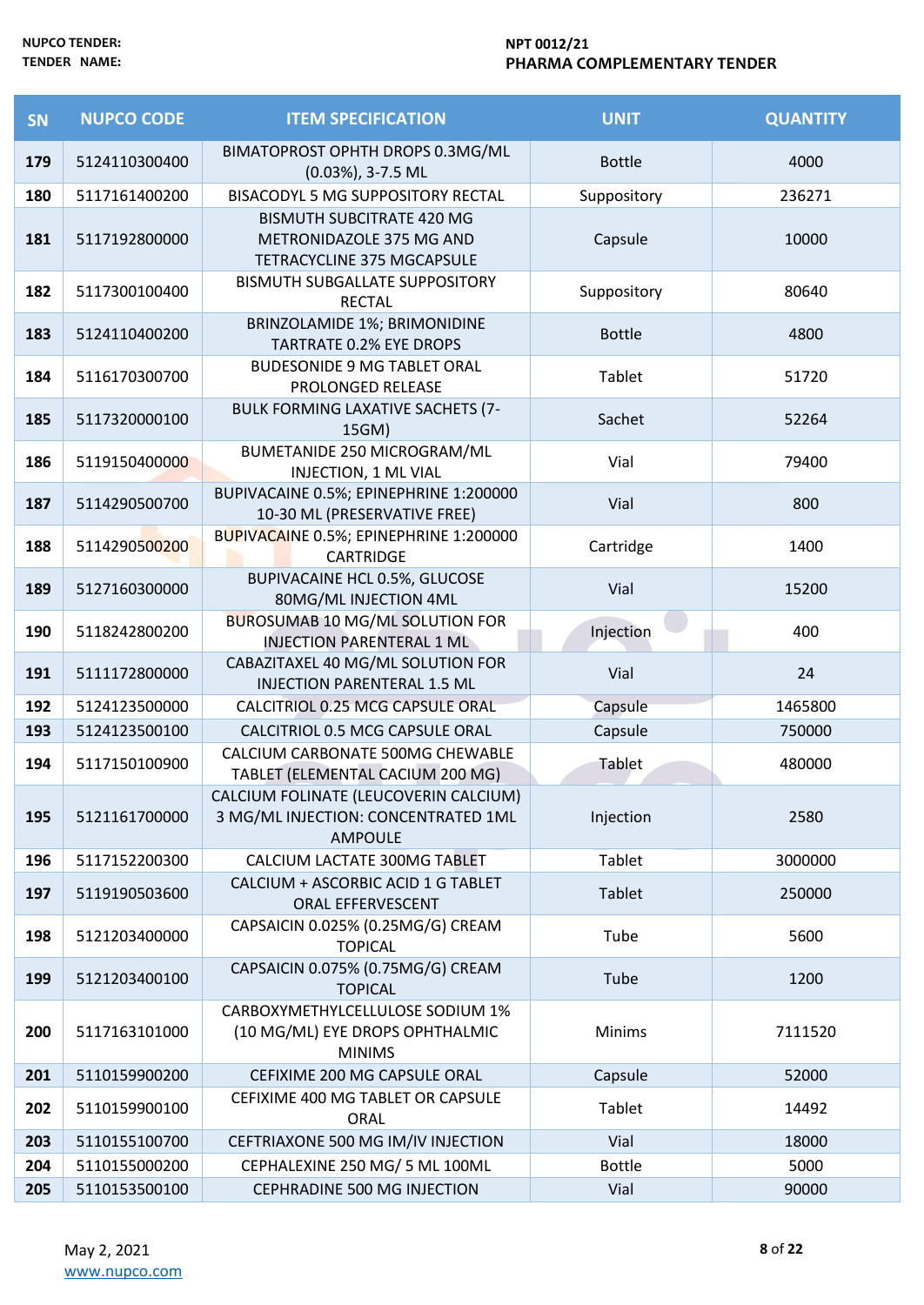| SN  | <b>NUPCO CODE</b> | <b>ITEM SPECIFICATION</b>                                                                               | <b>UNIT</b>   | <b>QUANTITY</b> |
|-----|-------------------|---------------------------------------------------------------------------------------------------------|---------------|-----------------|
| 206 | 5117200100000     | CHENODEOXYCHOLIC ACID 250 MG TABLET<br><b>ORAL</b>                                                      | Tablet        | 1130            |
| 207 | 5114180300000     | CHLORAL HYDRATE 200 MG/5ML SYRUP<br><b>ORAL</b>                                                         | <b>Bottle</b> | 550             |
| 208 | 5117200800000     | CHOLIC ACID 250 MG CAPSULE ORAL                                                                         | Capsule       | 26000           |
| 209 | 5117180700200     | CINNARIZINE 75 MG TABLET ORAL                                                                           | Tablet        | 1700000         |
| 210 | 5128290900200     | CIPROFLOXACIN (10%) ORAL SUSP<br>500MG/5ML 100ML BOTTLE                                                 | <b>Bottle</b> | 480             |
| 211 | 5111150600100     | CISPLATIN 500 MCG/ML SOLUTION FOR<br><b>INJECTION PARENTERAL 20 ML</b>                                  | Vial          | 280             |
| 212 | 5113162800100     | <b>CITRIC ACID POWDER</b>                                                                               | each          | 8000            |
| 213 | 5128311000000     | CLOFAZIMINE 100MG CAPSULE                                                                               | Capsule       | 360             |
| 214 | 5110180500800     | <b>CLOTRIMAZOLE 1 % SOLUTION TOPICAL</b>                                                                | <b>Bottle</b> | 10690           |
| 215 | 5119190509700     | COLECALCIFEROL 4500 INTERNATIONAL<br>UNITS/ML ORAL DROPS                                                | <b>Bottle</b> | 5990290         |
| 216 | 5110250001000     | COLISTIMETHATE SODIUM 500000 UNIT<br>POWDER FOR INJECTION                                               | Vial          | 50              |
| 217 | 5120180100000     | COLLAGENASE CLOSTRIDIUM HISTOLYTICUM<br>900 MCG SOLUTION FOR<br>INJECTIONPARENTERAL 1 ML                | Vial          | 180             |
| 218 | 5119160600100     | <b>COPPER 2MG TABLET</b>                                                                                | Tablet        | 30000           |
| 219 | 5111150700200     | CYCLOPHOSPHAMIDE 25 MG TABLET                                                                           | Tablet        | 1200            |
| 220 | 5131220200000     | CYPROHEPTADINE 10 MG/5ML SYRUP ORAL                                                                     | <b>Bottle</b> | 3000            |
| 221 | 5110239900800     | DACLATASVIR 60 MG TABLET ORAL                                                                           | Tablet        | 782             |
| 222 | 5118202400000     | DANAZOL 100 MG CAPSULE ORAL                                                                             | Capsule       | 11800           |
| 223 | 5118202400200     | DANAZOL 200MG TABLET OR CAPSULE                                                                         | Capsule       | 44000           |
| 224 | 5111171301100     | DARATUMUMAB 100 MG FOR INJECTION<br>PARENTERAL                                                          | Vial          | 324             |
| 225 | 5110239900900     | DASABUVIR 250 MG TABLET ORAL                                                                            | Tablet        | 21000           |
| 226 | 5111170300000     | DAUNORUBICIN 20 MG POWDER FOR<br>INJECTION+DILUENT PARENTERAL                                           | Vial          | 8160            |
| 227 | 5118210100200     | DESMOPRESSIN 100 MCG TABLET ORAL                                                                        | Tablet        | 89000           |
| 228 | 5118210100700     | DESMOPRESSIN ACETATE 100 MCG/ML<br><b>DROPS NASAL</b>                                                   | each          | 31100           |
| 229 | 5118210100400     | DESMOPRESSIN ACETATE 10 MCG/DOSE<br><b>SPRAY NASAL</b>                                                  | <b>Bottle</b> | 2850            |
| 230 | 5118170400100     | DEXAMETHASONE SODIUM PHOSPHATE<br>0.05% (0.5 MG/G) EYE OINTMENT                                         | Tube          | 4000            |
| 231 | 5118170400500     | DEXAMETHASONE 0.1% (1 MG/G) EYE<br><b>OINTMENT</b>                                                      | Tube          | 6400            |
| 232 | 5117193500000     | DEXLANSOPRAZOLE 30 MG TABLET                                                                            | Tablet        | 77000           |
| 233 | 5115150800000     | DEXPANTHENOL CREAM 5% 20 - 30 GM<br><b>TUBE</b>                                                         | Tube          | 136564          |
| 234 | 5115150800100     | DEXPANTHENOL ONITEMENT 5% TUBE                                                                          | Tube          | 36580           |
| 235 | 5124125700000     | DEXTRANOMER 50 MG/ML + HYALURONIC<br>ACID 15 MG/ML SOLUTION FOR PRE-<br>FILLEDINJECTION PARENTERAL 1 ML | Syringe       | 52              |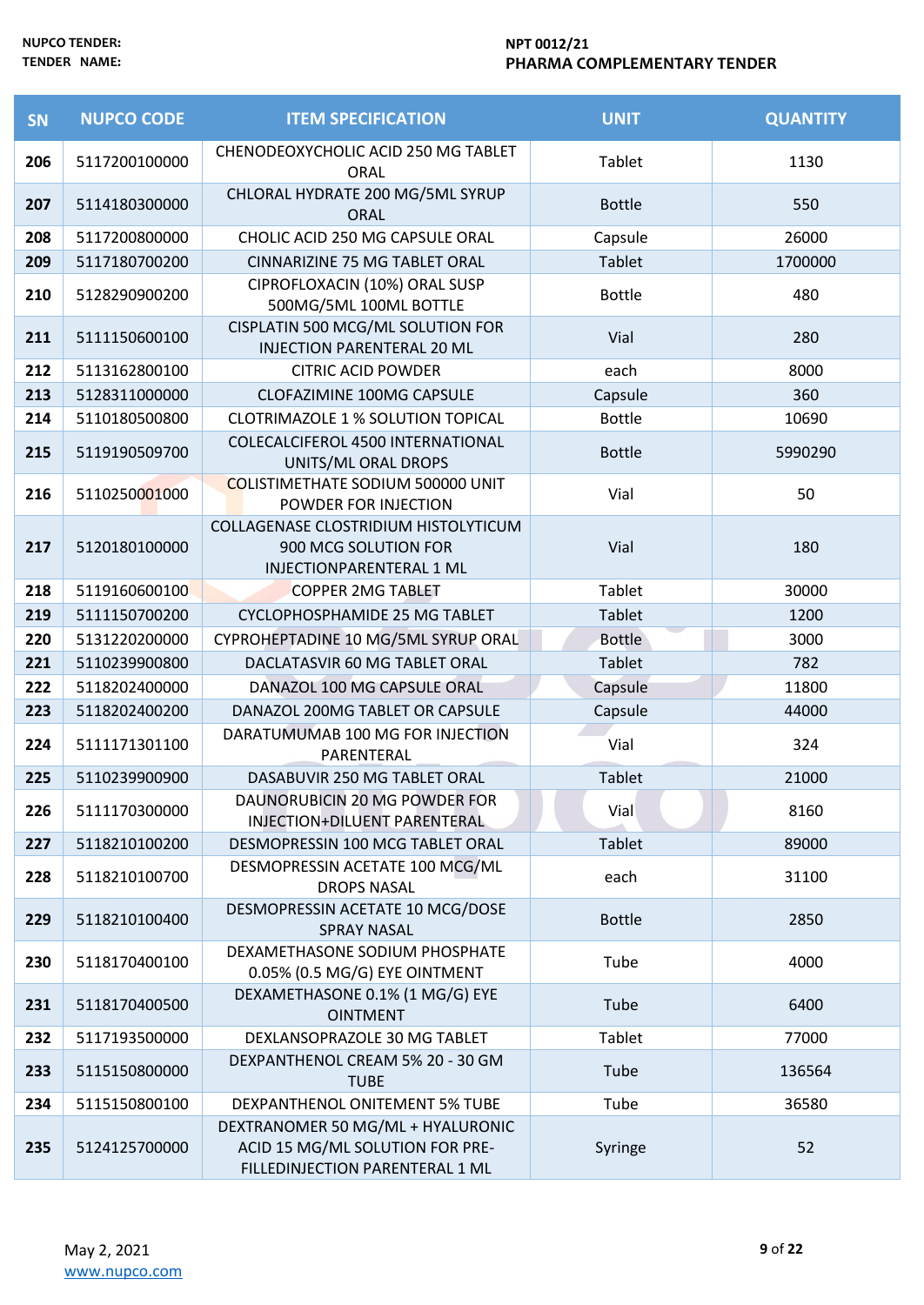| SN  | <b>NUPCO CODE</b> | <b>ITEM SPECIFICATION</b>                                                                              | <b>UNIT</b>        | <b>QUANTITY</b> |
|-----|-------------------|--------------------------------------------------------------------------------------------------------|--------------------|-----------------|
| 236 | 5116189001100     | DEXTROMETHORPHAN HYDROBROMIDE +<br>GUAIFENESIN 10 MG/5 ML + 100 MG/5 ML<br><b>SYRUP</b>                | <b>Bottle</b>      | 17000           |
| 237 | 5114300400000     | DIAMINOPYRIDINE PHOSPHATE 10 MG<br><b>TABLET ORAL</b>                                                  | Tablet             | 3000            |
| 238 | 5112170100200     | DIAZOXIDE 50 MG TABLET ORAL                                                                            | Tablet             | 33500           |
| 239 | 5138561200000     | DIETHYLAMINE SALICYLATE 5%, HEPARINOID<br>1%, AESCIN 1% GEL 40GM                                       | Tube               | 90000           |
| 240 | 5112150200800     | DIGOXIN 62.5 MCG TABLET ORAL                                                                           | <b>Tablet</b>      | 298200          |
| 241 | 5112150200200     | DIGOXIN 125 MCG TABLET ORAL                                                                            | <b>Tablet</b>      | 2677000         |
| 242 | 5112150200000     | DIGOXIN 250 MCG TABLET ORAL                                                                            | Tablet             | 3533600         |
| 243 | 5112150200500     | DIGOXIN 250 MCG/5ML LIQUID ORAL                                                                        | <b>Bottle</b>      | 13304           |
| 244 | 5110161400000     | DILOXANIDE FUROATE 500 MG TABLET<br><b>ORAL</b>                                                        | Tablet             | 17000           |
| 245 | 5124122200500     | DIMETHICONE/SILICONE DIOXIDE 40MG<br><b>CHEWABLE TABLET</b>                                            | Tablet             | 1200000         |
| 246 | 5116169900500     | DIMETHINDENE MALEATE 0.025 % GEL<br><b>NASAL</b>                                                       | Tube               | 1200            |
| 247 | 5117200400000     | <b>DIMETHYL SULFOXIDE 99%</b>                                                                          | Ampoule            | 50              |
| 248 | 5118220100700     | DINOPROSTONE 2 MG VAGINAL GEL                                                                          | Tube               | 450             |
| 249 | 5120241900100     | DINUTUXIMAB 3.5 MG/ML SOLUTION FOR<br><b>INJECTION PARENTERAL 5 ML</b>                                 | Pre Filled Syringe | 100             |
| 250 | 5120241900000     | DINUTUXIMAB BETA 4.44 MG/ML SOLUTION<br>FOR INJECTION PARENTERAL 4.5 ML                                | Vial               | 150             |
| 251 | 5116189000900     | DIPHENHYDRAMINE 12.5 MG/5ML<br><b>SOLUTION ORAL</b>                                                    | <b>Bottle</b>      | 18000           |
| 252 | 5116162000200     | DIPHENHYDRAMINE HYDROCHLORIDE 25<br>MG TABLET ORAL                                                     | Tablet             | 450000          |
| 253 | 5131230900000     | DIPHENHYDRAMINE HCL 50MG CAPSULE                                                                       | Capsule            | 24000           |
| 254 | 5131438600000     | DIPHENHYDRAMINE HYDROCHLORIDE<br>DEXTROMETHORPHAN HYDROBROMIDE,<br>PSEUDOEPHEDRINE HYDROCHLORIDE SYRUP | <b>Bottle</b>      | 2000            |
| 255 | 5112159900000     | DISTIGMINE BROMIDE 5 MG TABLET ORAL                                                                    | Tablet             | 6500            |
| 256 | 5117160200200     | DOCUSATE SODIUM 10 TO 20 MG/5ML<br><b>SYRUP</b>                                                        | <b>Bottle</b>      | 4500            |
| 257 | 5117165600000     | DOCUSATE SODIUM 10MG/ML SYRUP (1%)<br>400 TO 500ML                                                     | <b>Bottle</b>      | 5200            |
| 258 | 5117899000300     | DOMPERIDONE 30 MG SUPPOSITORY<br><b>RECTAL</b>                                                         | Suppository        | 500             |
| 259 | 5114153800100     | DONEPEZIL HYDROCHLORIDE 10 MG TABLET<br><b>ORAL</b>                                                    | Tablet             | 144400          |
| 260 | 5114153800000     | DONEPEZIL HYDROCHLORIDE 5 MG TABLET<br><b>ORAL</b>                                                     | Tablet             | 113008          |
| 261 | 5126360200100     | DOXAZOSIN 1 MG TABLET ORAL                                                                             | <b>Tablet</b>      | 2900            |
| 262 | 5110155700400     | DOXYCYCLINE 50 MG/5ML SYRUP ORAL                                                                       | <b>Bottle</b>      | 700             |
| 263 | 5110155700100     | DOXYCYCLINE 100 MG CAPSULE                                                                             | Capsule            | 3038870         |
| 264 | 5110155700200     | DOXYCYCLINE HYCLATE 100MG INJECTION                                                                    | Injection          | 17800           |
| 265 | 5111171301300     | DURVALUMAB 120 MG FOR INJECTION<br>PARENTERAL                                                          | Vial               | 400             |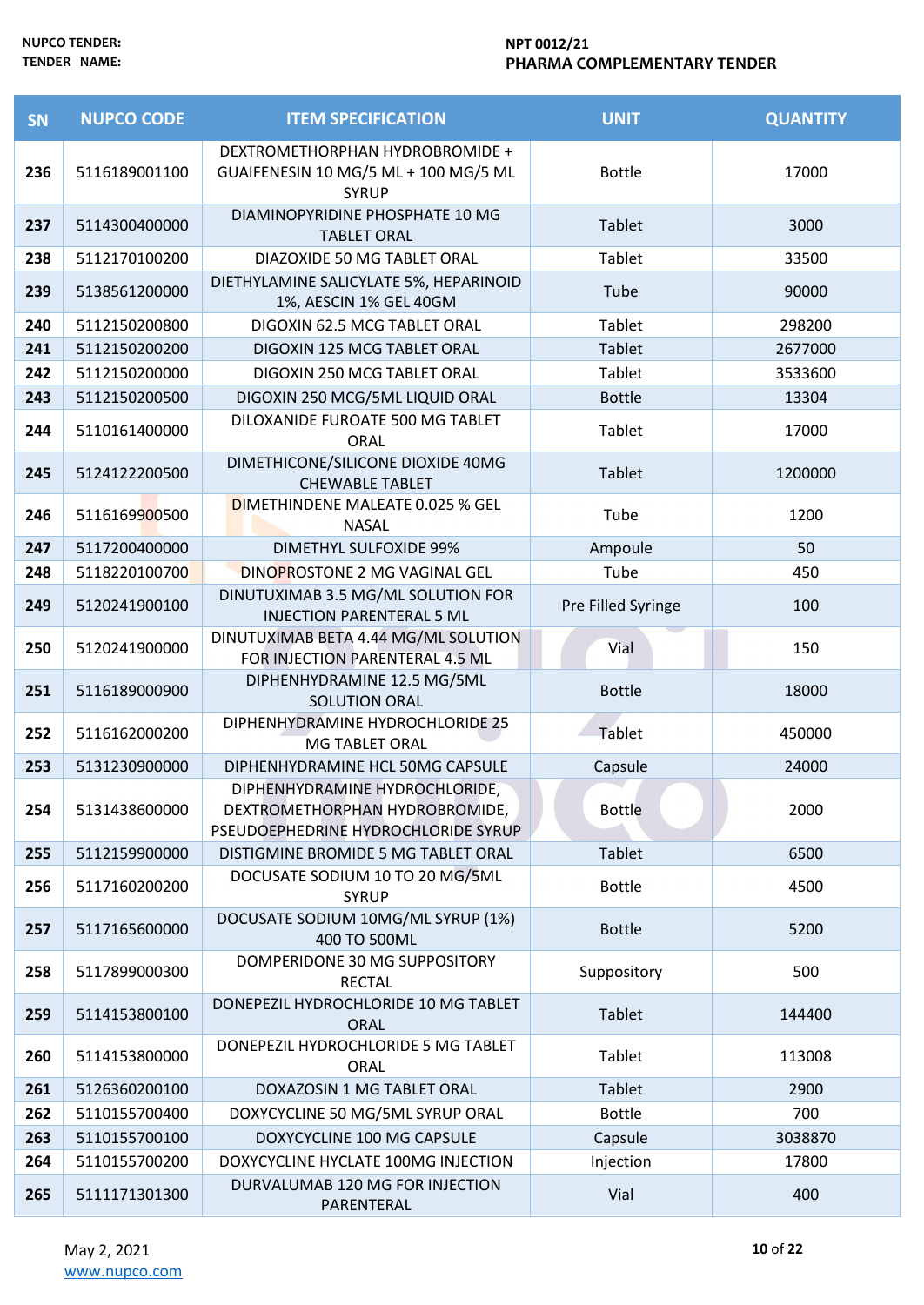| SN  | <b>NUPCO CODE</b> | <b>ITEM SPECIFICATION</b>                                                         | <b>UNIT</b>   | <b>QUANTITY</b> |
|-----|-------------------|-----------------------------------------------------------------------------------|---------------|-----------------|
| 266 | 5111171301200     | DURVALUMAB 500 MG INJECTION                                                       | Vial          | 200             |
| 267 | 5121161900100     | CALCIUM DISODIUM 100MG/ML SOLUTION<br>FOR INJECTION PARENTERAL 10ML               | Ampoule       | 1600            |
| 268 | 5113182700100     | ELTROMBOPAG OLAMINE 75MG FILM<br><b>COATED TABLET</b>                             | Tablet        | 720             |
| 269 | 5120159801300     | <b>EMICIZUMAB SOLUTION FOR INFUSION</b><br>SINGLE DOSE VIAL 105MG/0.7 ML          | Vial          | 1996            |
| 270 | 5117161900700     | <b>EMOLLIENT CREAM OILY BASE 100GM</b>                                            | Tube          | 624192          |
| 271 | 5112171500300     | <b>ENALAPRIL 20 MG TABLET ORAL</b>                                                | <b>Tablet</b> | 33600           |
| 272 | 5114350100400     | <b>ENTACAPONE 200 MG TABLET ORAL</b>                                              | Tablet        | 26000           |
| 273 | 5128180300100     | EPIRUBICIN HYDROCHLORIDE 10 MG/5 ML<br>INJECTION: CONCENTRATED, 5 ML VIAL         | Vial          | 1300            |
| 274 | 5143260600000     | EPLERENONE 50 MG TABLET ORAL                                                      | Tablet        | 1200            |
| 275 | 5113172500000     | EPOPROSTENOL 500 MCG FOR INJECTION<br>PARENTERAL                                  | Vial          | 120             |
| 276 | 5113172500100     | <b>EPOPROSTENOL 1.5 MG FOR INJECTION</b><br>PARENTERAL                            | Vial          | 50              |
| 277 | 5140403000000     | <b>ERGOTAMINE TARTRATE 1 MG + CAFFEINE</b><br>100 MG TABLET                       | <b>Tablet</b> | 4000            |
| 278 | 5140403000200     | ERGOTAMINE 2MG + CAFFEINE 100MG<br><b>TABLET</b>                                  | Tablet        | 3600            |
| 279 | 5111182500900     | ERLOTINIB HYDROCHLORIDE 25 MG TABLET<br><b>ORAL</b>                               | Tablet        | 3000            |
| 280 | 5110157000700     | ERYTHROMYCIN 1 G FOR INJECTION<br>PARENTERAL                                      | Vial          | 13300           |
| 281 | 5132160100000     | ETHANOLAMINE OLEATE 5 % SOLUTION FOR<br><b>INJECTION PARENTERAL 5 ML</b>          | Ampoule       | 14990           |
| 282 | 5118180700200     | ETHINYL ESTRADIOL 20MCG+<br>LEVONORGESTREL 100MCG                                 | Tablet        | 75000           |
| 283 | 5118180700300     | LEVONORGESTREL 150 MICROGRAM +<br>ETHINYLESTRADIOL 30 MICROGRAM TABLET            | Tablet        | 467832          |
| 284 | 5114201800300     | ETHYL ALCOHOL INJECTION 5ML AMPOULE                                               | Ampoule       | 600             |
| 285 | 5118241000100     | ETIDRONATE DISODIUM 300MG INJECTION                                               | Vial          | 1000            |
| 286 | 5111173900000     | ETOPOSIDE 50MG TABLET OR CAPSULE                                                  | Tablet        | 10800           |
| 287 | 5113180201800     | FACTOR XIII CONCENTRATE (HUMAN) 1250<br>IU POWDER FOR INJECTION<br>PARENTERAL20ML | Vial          | 490             |
| 288 | 5117190200200     | <b>FAMOTIDINE 10 MG TABLET</b>                                                    | <b>Tablet</b> | 50000000        |
| 289 | 5117190200000     | FAMOTIDINE 10 MG/ML SOLUTION FOR<br><b>INJECTION PARENTERAL 2 ML</b>              | Vial          | 91600           |
| 290 | 5119200800000     | FEBUXOSTAT 40 MG TABLET ORAL                                                      | Tablet        | 14000           |
| 291 | 5114150300000     | FELBAMATE 400 MG TABLET ORAL                                                      | <b>Tablet</b> | 24              |
| 292 | 5116162100000     | FEXOFENADINE 180 MG TABLET ORAL                                                   | Tablet        | 137200          |
| 293 | 5128321100000     | FIDAXOMICIN 200MG TABLET                                                          | <b>Tablet</b> | 160             |
| 294 | 5118200100100     | <b>FINASTERIDE 1MG TABLET</b>                                                     | Tablet        | 200000          |
| 295 | 5110180700500     | FLUCONAZOLE 200 MG CAPSULE ORAL                                                   | Capsule       | 36000           |
| 296 | 5110180700600     | FLUCONAZOLE 200 MG/5ML SOLUTION<br>ORAL                                           | <b>Bottle</b> | 2880            |
| 297 | 5110180800100     | FLUCYTOSINE 500 MG TABLET ORAL                                                    | Capsule       | 320             |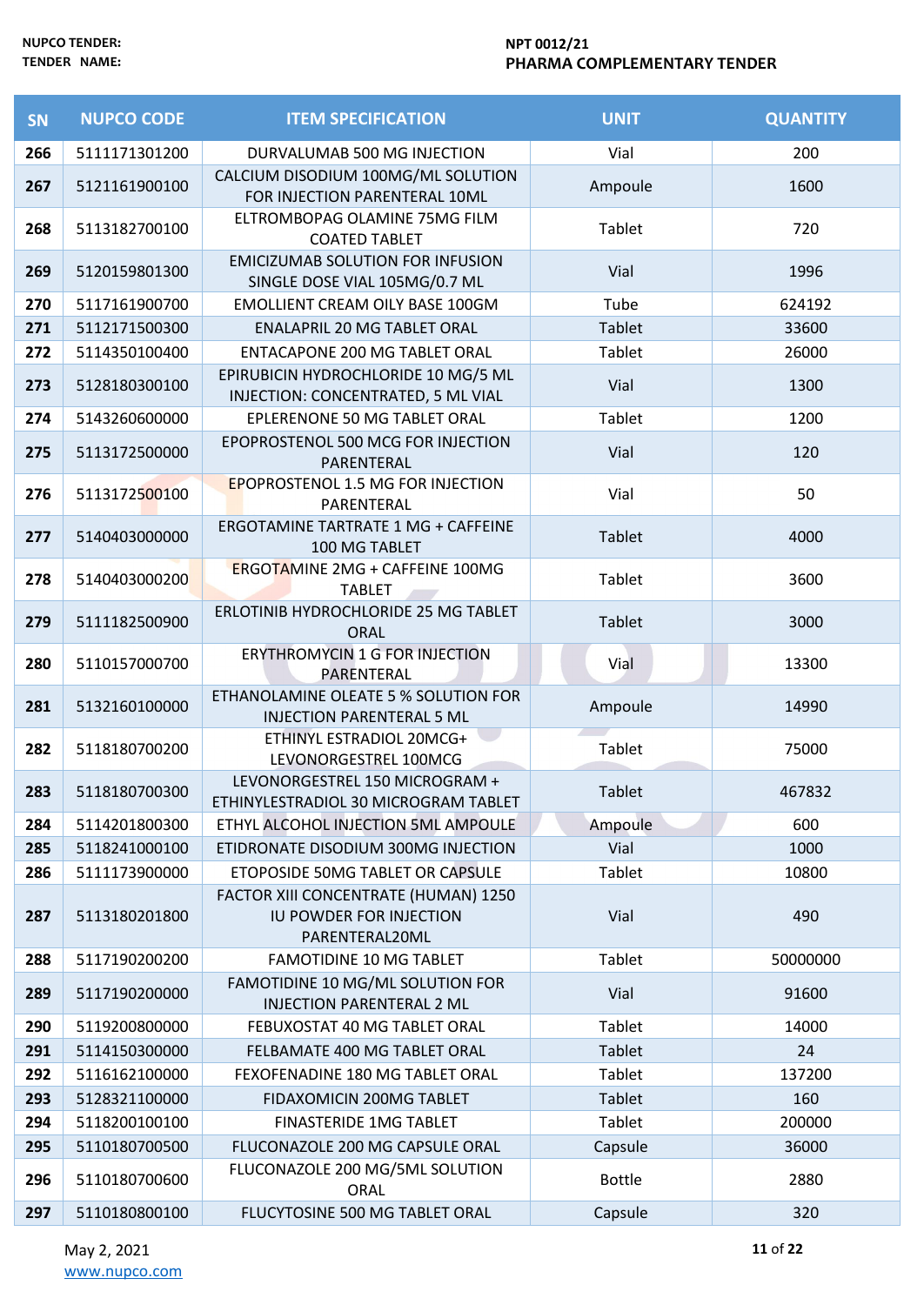| SN  | <b>NUPCO CODE</b> | <b>ITEM SPECIFICATION</b>                                                          | <b>UNIT</b>        | <b>QUANTITY</b> |
|-----|-------------------|------------------------------------------------------------------------------------|--------------------|-----------------|
| 298 | 5144160300200     | FLUORESCEIN SODIUM 20% DIAGNOSTIC<br><b>INJECTION 5 ML</b>                         | Ampoule            | 1536            |
| 299 | 5118173600000     | FLUOROMETHOLONE 0.1% (1 MG/ML) EYE<br><b>DROPS OPHTHALMIC</b>                      | <b>Bottle</b>      | 326512          |
| 300 | 5111160500100     | FLUOROURACIL 50 MG/ML SOLUTION<br><b>TOPICAL</b>                                   | <b>Bottle</b>      | 25350           |
| 301 | 5114161800100     | FLUOXETINE 20 MG/5ML LIQUID ORAL                                                   | <b>Bottle</b>      | 15520           |
| 302 | 5118191200900     | FOLLITROPIN BETA 600 U INJ SYRINGE                                                 | Syringe            | 3200            |
| 303 | 5117231300000     | FOMEPIZOLE 1.5 G/1.5 ML INJECTION:<br>INTRAVENOUS INFUSION, 1.5 ML VIAL            | Vial               | 2344            |
| 304 | 5117183800000     | FOSAPREPITANT 150 MG INJECTION                                                     | Vial               | 1000            |
| 305 | 5143290200000     | FOSINOPRIL 10 MG TABLET ORAL                                                       | <b>Tablet</b>      | 110000          |
| 306 | 5143290200100     | <b>FOSINOPRIL 20 MG TABLET ORAL</b>                                                | Tablet             | 25000           |
| 307 | 5119151000500     | FRUSEMIDE 20 MG TABLET ORAL                                                        | <b>Tablet</b>      | 300000          |
| 308 | 5119154900000     | FUROSEMIDE 10MG/ML ORAL LIQUID 60ML                                                | <b>Bottle</b>      | 12300           |
| 309 | 5119154900200     | FUROSEMIDE ORAL SOLUTION 20MG/5ML<br><b>SYRUP</b>                                  | <b>Bottle</b>      | 4800            |
| 310 | 5119151000700     | <b>FUROSEMIDE 80 MG TABLET ORAL</b>                                                | Tablet             | 792000          |
| 311 | 5115151000000     | <b>GALANTAMINE 8 MG TABLET OR CAPSULE</b>                                          | Tablet             | 52800           |
| 312 | 5134230000200     | GANCYCLOVIR 500 MG INJECTION                                                       | Injection          | 6300            |
| 313 | 5110158401000     | <b>GENTAMICIN SULFATE SOLUTION FOR INJ 20</b><br>MG/ML IN (2 ML)                   | Vial               | 176000          |
| 314 | 5110158401300     | <b>GENTAMICIN SULPHATE 0.1% (1MG/G)</b><br><b>CREAM TOPICAL</b>                    | Tube               | 1940            |
| 315 | 5117190000200     | <b>GIVOSIRAN 189 MG INJECTION</b>                                                  | Injection          | 12              |
| 316 | 5134380000000     | GLECAPREVIR 100 MG + PIBRENTASVIR 40<br><b>MG TABLET ORAL</b>                      | Tablet             | 51422           |
| 317 | 5117160800400     | <b>GLYCERIN 4GM ADULT SUPP</b>                                                     | Suppository        | 128952          |
| 318 | 5117160800300     | <b>GLYCERIN 5 KG</b>                                                               | each               | 240             |
| 319 | 5117161900000     | GLYCEROL 900 MG SUPPOSITORY RECTAL                                                 | Suppository        | 2237460         |
| 320 | 5016190100000     | <b>GLYCEROL PHENYLBUTYRATE 1.1 G/ML</b><br>SOLUTION ORAL                           | <b>Bottle</b>      | 1420            |
| 321 | 5115161100400     | GLYCOPYRROLATE 0.2 MG/ML OR 0.32<br>MG/ML ORAL SOLUTION                            | <b>Bottle</b>      | 7832            |
| 322 | 5118190100200     | <b>GONADOTROPHIN CHORIONIC HUMAN</b><br>1500 IU POWDER FOR INJECTION<br>PARENTERAL | Ampoule            | 11000           |
| 323 | 5117180200300     | GRANISETRON 1000 MCG/5ML SYRUP ORAL                                                | <b>Bottle</b>      | 4800            |
| 324 | 5110180900100     | GRISEOFULVIN 125 MG/5ML LIQUID ORAL                                                | <b>Bottle</b>      | 4720            |
| 325 | 5116189000600     | GUAIFENESIN 100 MG/5 ML SYRUP                                                      | <b>Bottle</b>      | 37380           |
| 326 | 5118242800500     | GUSELKUMAB 100 MG/ML SOLUTION FOR<br>PRE-FILLED INJECTION PARENTERAL 1 ML          | Syringe            | 360             |
| 327 | 5114170200200     | HALOPERIDOL 500 MCG TABLET ORAL                                                    | Tablet             | 91808           |
| 328 | 5114170200800     | HALOPERIDOL 10MG TABLET                                                            | Tablet             | 550000          |
| 329 | 5113161600200     | HEPARIN TINZAPARIN LMWH 14000IU VIAL                                               | Pre Filled Syringe | 130000          |
| 330 | 5115200500700     | HEPTAVALENT BOTULINUM ANTITOXIN 20<br>TO 50 ML VIAL                                | Vial               | 50              |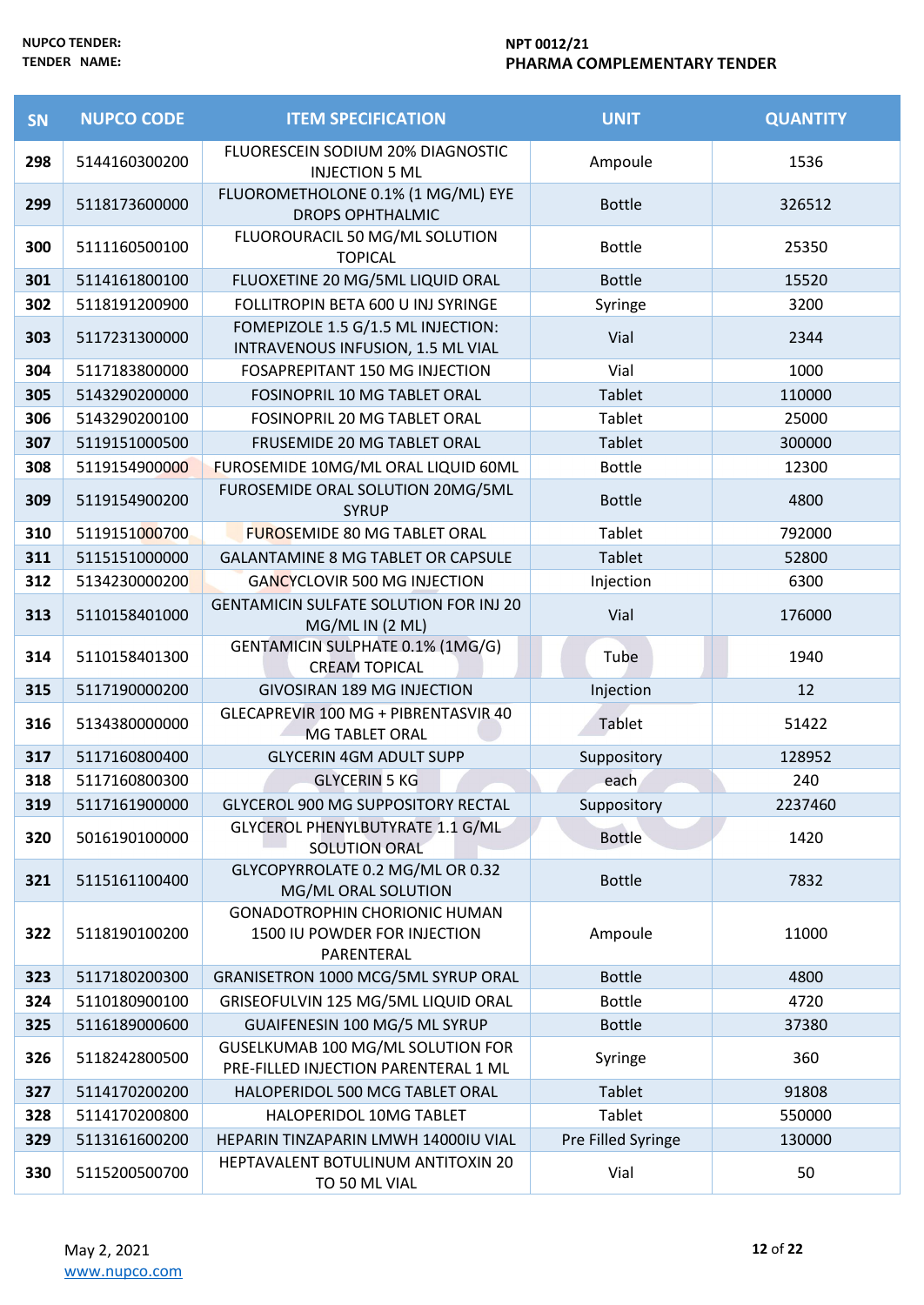| <b>SN</b> | <b>NUPCO CODE</b> | <b>ITEM SPECIFICATION</b>                                                                         | <b>UNIT</b>   | <b>QUANTITY</b> |
|-----------|-------------------|---------------------------------------------------------------------------------------------------|---------------|-----------------|
| 331       | 5113180203000     | HUMAN COAGULATION FACTOR XI 100<br>IU/ML SOLUTION FOR INJECTION<br>PARENTERAL10 ML                | Vial          | 40              |
| 332       | 5113180100300     | HUMAN FIBRINOGEN 1 G INFUSION:<br>POWDER FOR, VIAL                                                | Vial          | 360             |
| 333       | 5113151500000     | HUMAN HEMIN 25 MG/ML SOLUTION FOR<br><b>INJECTION PARENTERAL 10 ML</b>                            | Vial          | 400             |
| 334       | 5120180601300     | HUMAN IMMUNOGLOBULIN 1 G INJECTION                                                                | Vial          | 44858           |
| 335       | 5119151500200     | HYDROCHLOROTHIAZIDE 12.5 MG TABLET<br><b>ORAL</b>                                                 | Tablet        | 650000          |
| 336       | 5110250000900     | HYDROCORTISONE 1 % + NEOMYCIN +<br>POLYMYXIN B EAR DROPS OTIC                                     | <b>Bottle</b> | 2000            |
| 337       | 5118172500100     | HYDROCORTISONE BUTYRATE 0.1% (1MG/G)<br><b>OINTMENT</b>                                           | Tube          | 220             |
| 338       | 5110270900800     | <b>HYDROGEN PEROXIDE 3% TOPICAL ANTI-</b><br><b>INFECTIVE SOLUTION 16 OZ BTL PLASTIC</b><br>CASE  | each          | 21120           |
| 339       | 5110270900400     | <b>HYDROGEN PEROXIDE 6 % SOLUTION</b><br><b>TOPICAL</b>                                           | <b>Bottle</b> | 3708            |
| 340       | 5114181800000     | OXITRIPTAN 50 MG TABLET                                                                           | Capsule       | 257000          |
| 341       | 5111160600100     | HYDROXYUREA 100 MG CAPSULE ORAL                                                                   | Capsule       | 26000           |
| 342       | 5111160600400     | <b>HYDROXYUREA 250 MG CAPSULE ORAL</b>                                                            | Capsule       | 14500           |
| 343       | 5117210700300     | HYOSCINE BUTYLBROMIDE 10 MG<br><b>SUPPOSITORY RECTAL</b>                                          | Suppository   | 120000          |
| 344       | 5111189600400     | <b>IBRUTINIB 420 MG TABLET</b>                                                                    | <b>Tablet</b> | 10080           |
| 345       | 5120180601400     | ANTITHYMOCYTE IMMUNOGLOBULIN<br>(RABBIT) 20 MG/ML SOLUTION FOR<br><b>INJECTIONPARENTERAL 5 ML</b> | Vial          | 3000            |
| 346       | 5112110100000     | ILOPROST 20 MCG/ML FOR INJECTION<br>PARENTERAL 1ML                                                | Ampoule       | 70720           |
| 347       | 5114162100200     | <b>IMIPRAMINE 50 MG TABLET ORAL</b>                                                               | <b>Tablet</b> | 48000           |
| 348       | 5115201400000     | INCOBOTULINUM TOXIN A 100 MG FOR<br><b>INJECTION PARENTERAL</b>                                   | Vial          | 2600            |
| 349       | 5114210700000     | INDOMETACIN 1 MG POWDER FOR<br><b>INJECTION PARENTERAL</b>                                        | Vial          | 10810           |
| 350       | 5138350700000     | INDOMETHACIN 25 MG/5ML ORAL<br>SOLUTION                                                           | <b>Bottle</b> | 300             |
| 351       | 5114210700500     | INDOMETACIN 75 MG CAPSULE ORAL<br><b>RETARD</b>                                                   | Capsule       | 10000           |
| 352       | 5114210700100     | INDOMETACIN 50 MG POWDER FOR<br><b>INJECTION PARENTERAL</b>                                       | Vial          | 4700            |
| 353       | 5118242800800     | <b>INOTUZUMAB 1 MG VIAL</b>                                                                       | Vial          | 12              |
| 354       | 5120180900200     | INTERFERON BETA 1B FROM 8 TO 10 M.I.U.                                                            | Vial          | 315020          |
| 355       | 5116170500500     | <b>IPRATROPIUM BROMIDE 20</b><br>MCG/ACTUATION INHALER FOR<br><b>INHALATION</b>                   | each          | 8080            |
| 356       | 5130340800000     | ISAVUCONAZONIUM SULFATE 186.3MG<br>(ISAVUCONAZOLE 100MG) CAPSULE                                  | Capsule       | 384             |
| 357       | 5138650200100     | ISOLEUCINE 50 MG POWDER ORAL                                                                      | Sachet        | 17500           |
| 358       | 5115170600300     | ISOPRENALINE HCL 1MG/ML INJ 2ML                                                                   | Ampoule       | 5600            |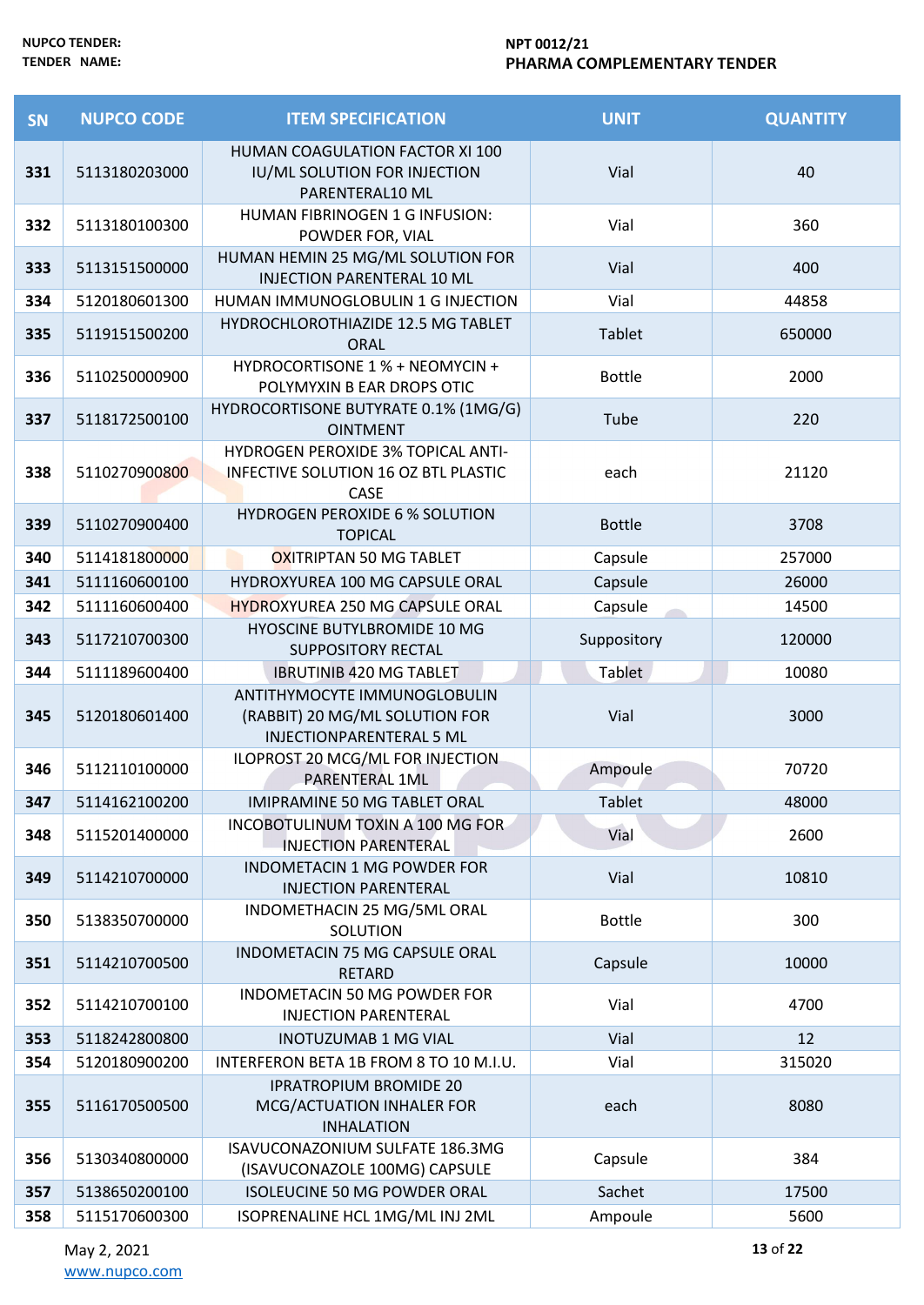| SN  | <b>NUPCO CODE</b> | <b>ITEM SPECIFICATION</b>                                                                                                                                   | <b>UNIT</b>        | <b>QUANTITY</b> |
|-----|-------------------|-------------------------------------------------------------------------------------------------------------------------------------------------------------|--------------------|-----------------|
| 359 | 5110271000000     | ISOPROPYL ALCOHOL 70% 250 ML SPRAY                                                                                                                          | <b>Bottle</b>      | 750             |
| 360 | 5118140000000     | <b>IVACAFTOR 150 MG TABLET ORAL</b>                                                                                                                         | Tablet             | 1300            |
| 361 | 5118140000100     | <b>IVACAFTOR 50 MG GRANULES ORAL</b>                                                                                                                        | Sachet             | 600             |
| 362 | 5111180001000     | IXAZOMIB 3 MG CAPSULE ORAL                                                                                                                                  | Capsule            | 192             |
| 363 | 5111180000000     | IXAZOMIB 4 MG CAPSULE ORAL                                                                                                                                  | Capsule            | 288             |
| 364 | 5117242100000     | KAOLIN-LIGHT 193 MG/ML + PECTIN 4.3<br>MG/ML ORAL LIQUID (5 ML)                                                                                             | <b>Bottle</b>      | 94000           |
| 365 | 5114213800300     | KETOROLAC 15 MG/ML SOLUTION FOR<br><b>INJECTION PARENTERAL 1 ML</b>                                                                                         | Vial               | 67000           |
| 366 | 5114213800400     | KETOROLAC TROMETHAMINE 0.5% (5<br>MG/ML) EYE DROPS                                                                                                          | <b>Bottle</b>      | 70              |
| 367 | 5131370400200     | KETOTIFEN ELIXIR 1MG/5ML                                                                                                                                    | <b>Bottle</b>      | 200             |
| 368 | 5131370400100     | KETOTIFEN FUMARATE 0.25% OPHTHALMIC<br><b>MINIM</b>                                                                                                         | Minims             | 46696           |
| 369 | 5116180000100     | KIT, ANTIALLERGY, SUBLINGUAL<br>IMMUNOTHERAPY INITIAL, MAINTENANCE                                                                                          | each               | 980             |
| 370 | 5134311000000     | LAMIVUDINE 50 MG/5ML SYRUP ORAL                                                                                                                             | <b>Bottle</b>      | 1080            |
| 371 | 5111185500000     | LANREOTIDE 120 MG FOR PRE-FILLED<br><b>INJECTION PARENTERAL</b>                                                                                             | Pre Filled Syringe | 60              |
| 372 | 5111185500100     | LANREOTIDE 90 MG PREFILLED SYRINGE<br><b>INJECTION</b>                                                                                                      | Pre Filled Syringe | 30              |
| 373 | 5111180700600     | LEUPRORELIN ACETATE 7.5 MG FOR<br>INJECTION PARENTERAL MODIFIED RELEASE                                                                                     | Pre Filled Syringe | 20080           |
| 374 | 5127161200000     | LEVOBUPIVACAINE 2.5 MG/ML 10 ML<br><b>INJECTION</b>                                                                                                         | Vial               | 1000            |
| 375 | 5114250200400     | LEVODOPA 200 MG + BENSERAZIDE 50 MG<br><b>TABLET</b>                                                                                                        | Tablet             | 480000          |
| 376 | 5110153800200     | LEVOFLOXACIN 750 MG TABLET                                                                                                                                  | Tablet             | 440000          |
| 377 | 5135200600300     | LEVONORGESTREL 0.75MG TABLET                                                                                                                                | <b>Tablet</b>      | 720             |
| 378 | 5118160100600     | LEVOTHYROXINE 125 MCG/5ML<br><b>SUSPENSION ORAL</b>                                                                                                         | <b>Bottle</b>      | 1900            |
| 379 | 5114290803300     | LIDOCAINE 2 % VISCOUS SOLUTION FOR<br>INJECTION INTRAVENOUS 125 ML                                                                                          | <b>Bottle</b>      | 4000            |
| 380 | 5114290802600     | LIDOCAINE 4 % (40 MG/ML) SOLUTION<br><b>TOPICAL</b>                                                                                                         | <b>Bottle</b>      | 432             |
| 381 | 5127161300100     | LIDOCAINE HCL (1 %) 10 MG/ML 5 ML<br><b>AMPOULE (PRESERVATIVE FREE)</b>                                                                                     | Ampoule            | 54000           |
| 382 | 5114290802900     | LIDOCAINE 1 % SOLUTION FOR PRE-FILLED<br><b>INJECTION PARENTERAL 5 ML</b>                                                                                   | Syringe            | 4500            |
| 383 | 5114290801200     | LIDOCAINE HYDROCHLORIDE ANHYDROUS<br>1% (200 MG/20 ML) + EPINEPHRINE<br>(ADRENALINE) 1 IN 100 000 (200<br>MICROGRAM/20 ML) INJECTION, 20 ML V<br><b>IAL</b> | Vial               | 27582           |
| 384 | 5114290802800     | LIGNOCAINE 1 % FOR INJECTION<br>PARENTERAL 50 ML                                                                                                            | Vial               | 32000           |
| 385 | 5114290803800     | LIGNOCAINE 2% INJ 5 ML WITHOUT NEEDLE<br><b>MINIJECT</b>                                                                                                    | Pre Filled Syringe | 43760           |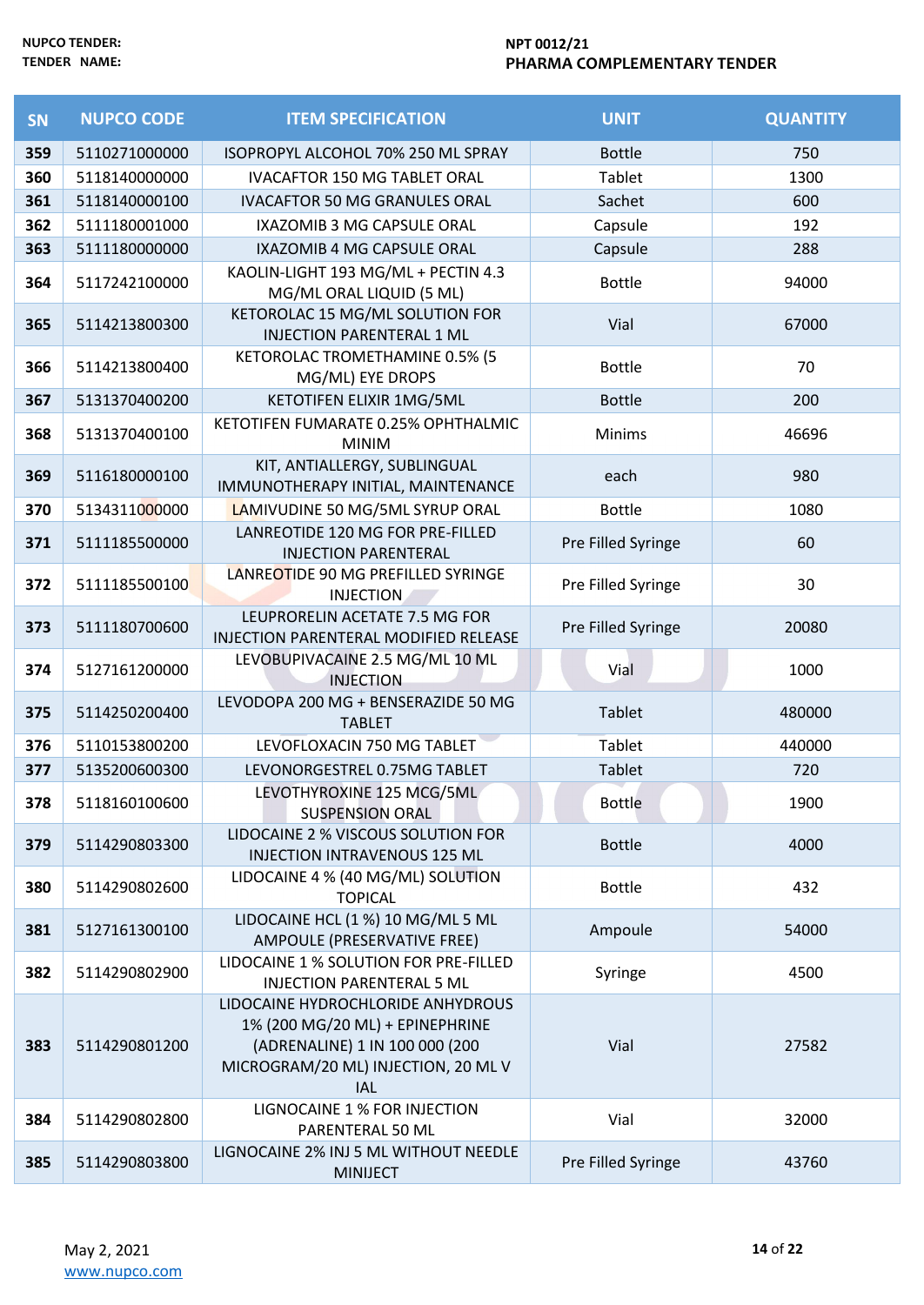| SN  | <b>NUPCO CODE</b> | <b>ITEM SPECIFICATION</b>                                                                             | <b>UNIT</b>        | <b>QUANTITY</b> |
|-----|-------------------|-------------------------------------------------------------------------------------------------------|--------------------|-----------------|
| 386 | 5114290800400     | LIGNOCAINE HYDROCHLORIDE 20%<br>(PRESERVATIVE FREE) INJECTION 5 ML<br><b>SYRINGE</b>                  | Syringe            | 6000            |
| 387 | 5118160200200     | LIOTHYRONINE 20 MCG TABLET                                                                            | <b>Tablet</b>      | 16070           |
| 388 | 5117240000300     | LIPASE 5000 PH EUR UNITS PROTEASE 200<br>PH EUR UNITS AND AMYLASE 3600PH EUR<br><b>UNITS GRANULES</b> | <b>Bottle</b>      | 2000            |
| 389 | 5133190100400     | LITHIUM CARBONATE 400 MG SUSTAINED-<br><b>RELEASE TABLET</b>                                          | Tablet             | 64600           |
| 390 | 5112181900200     | LOMITAPIDE 20 MG CAPSULE ORAL                                                                         | Capsule            | 280             |
| 391 | 5113190500400     | POTASSIUM DEXTRAN SOLUTION FOR<br><b>INJECTION PARENTERAL</b>                                         | <b>Bag</b>         | 360             |
| 392 | 5117150200000     | MAGNESIUM HYDROXIDE SUSPENSION<br>(MILK OF MAGNESIA)                                                  | <b>Bottle</b>      | 49800           |
| 393 | 5134190400000     | MARAVIROC 300 MG TABLET ORAL                                                                          | <b>Tablet</b>      | 10600           |
| 394 | 5050150900600     | MECOBALAMIN 500 MCG TABLET ORAL                                                                       | Tablet             | 50000           |
| 395 | 5114201200100     | MEFENAMIC ACID 250 MG CAPSULE ORAL                                                                    | Capsule            | 78000           |
| 396 | 5110160400000     | MEGLUMINE ANTIMONATE 1.5G/5ML FOR<br><b>INJECTION PARENTERAL</b>                                      | Vial               | 15000           |
| 397 | 5118190500000     | MENOTROPIN 1200IU POWDER AND<br>SOLVENT SOLUTION FOR INJECTION                                        | Vial               | 864             |
| 398 | 5118190500100     | <b>MENOTROPIN 600IU POWDER AND</b><br>SOLVENT SOLUTION FOR INJECTION                                  | Vial               | 1680            |
| 399 | 5114200301000     | MESALAZINE 500 MG SUPPOSITORY RECTAL                                                                  | Suppository        | 118000          |
| 400 | 5114200300100     | MESALASINE GRANULES 500MG SACHET                                                                      | Sachet             | 100000          |
| 401 | 5114200300300     | MESALAZINE 500 MG TABLET ORAL<br><b>MODIFIED RELEASE</b>                                              | <b>Tablet</b>      | 4889200         |
| 402 | 5114200301600     | MESALAZINE 500MG TABLET                                                                               | <b>Tablet</b>      | 22000           |
| 403 | 5144160500000     | METHACHOLINE 100 MG SOLUTION FOR<br><b>INJECTION PARENTERAL 1 ML</b>                                  | Vial               | 890             |
| 404 | 5111161001600     | METHOTREXATE 17.5MG/0.35ML PREFILLED<br><b>SYRINGE</b>                                                | Pre Filled Syringe | 5160            |
| 405 | 5111161001000     | METHOTREXATE 100 MG/ML SOLUTION FOR<br><b>INJECTION PARENTERAL 50 ML</b>                              | Vial               | 17000           |
| 406 | 5124129901100     | METHOXSALEN 1% TOPICAL LOTION                                                                         | each               | 270             |
| 407 | 5113159800200     | METHOXY POLYETHYLENE GLYCOLEPOETIN<br>BETA 50 MCG                                                     | Vial               | 9000            |
| 408 | 5112170800100     | METHYLDOPA 500 MG TABLET ORAL                                                                         | Tablet             | 103600          |
| 409 | 5117230800100     | METHYLENE BLUE (METHYLTHIONINIUM<br>CHLORIDE) 10MG/ML INJECTION 5ML                                   | Ampoule            | 4100            |
| 410 | 5117163800000     | METHYLNALTREXONE BROMIDE 150MG<br><b>TABLET</b>                                                       | Tablet             | 2880            |
| 411 | 5117180600500     | METOCLOPRAMIDE 20MG INJECTION                                                                         | Ampoule            | 195592          |
| 412 | 5110160300400     | METRONIDAZOLE 500 MG VAGINAL<br><b>SUPPOSITORY</b>                                                    | Suppository        | 19000           |
| 413 | 5143160600100     | METYROSINE 250 MG CAPSULE                                                                             | Capsule            | 1300            |
| 414 | 5112151700000     | MEXILETINE HYDROCHLORIDE 25 MG/ML<br>SOLUTION FOR INJECTION PARENTERAL 5<br>ML                        | Ampoule            | 1000            |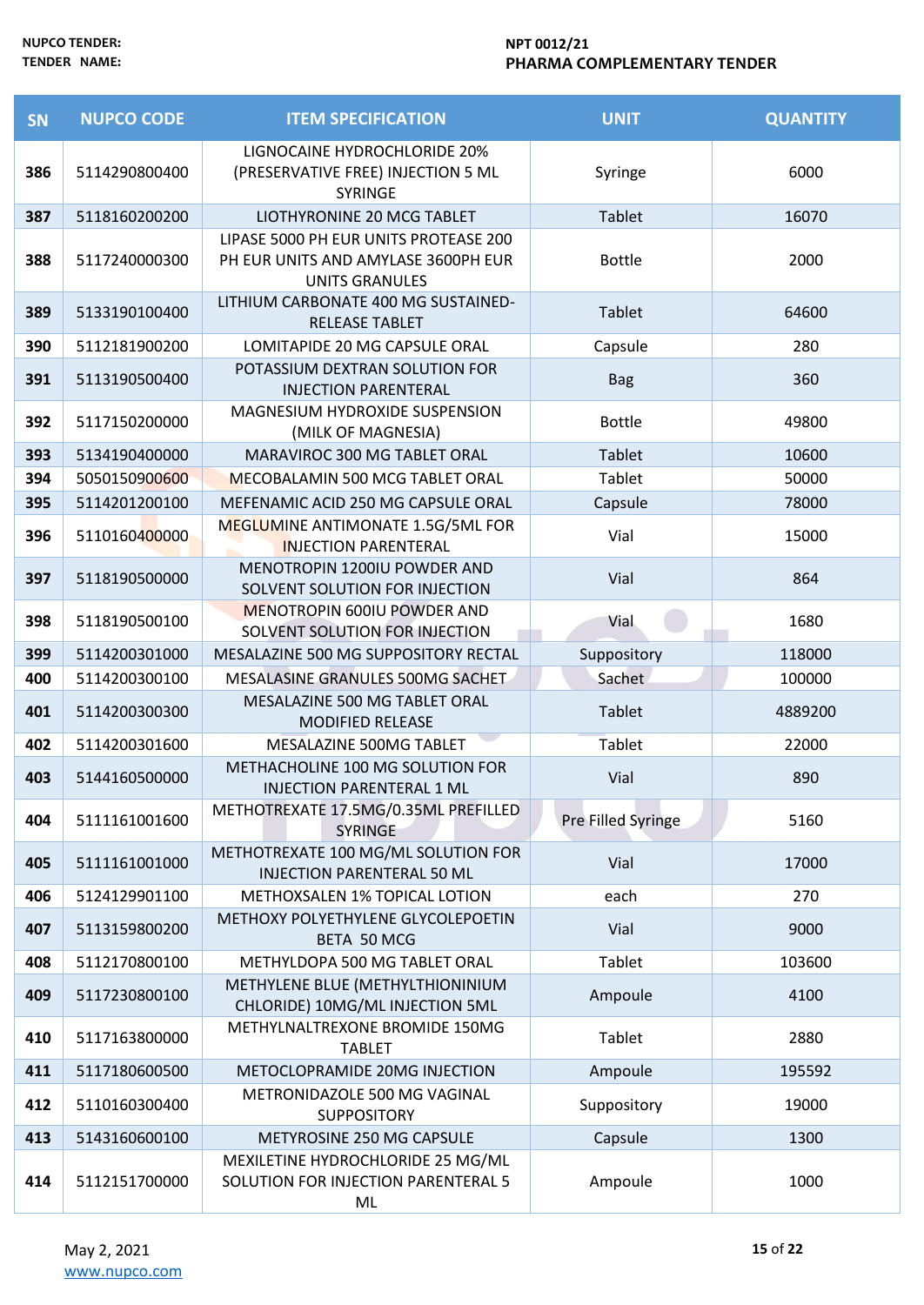| SN  | <b>NUPCO CODE</b> | <b>ITEM SPECIFICATION</b>                                                                              | <b>UNIT</b>   | <b>QUANTITY</b> |
|-----|-------------------|--------------------------------------------------------------------------------------------------------|---------------|-----------------|
| 415 | 5110181200600     | MICONAZOLE 2% SOLUTION BOTTLE FOR<br><b>TOPICAL USE</b>                                                | <b>Bottle</b> | 14000           |
| 416 | 5139172900100     | MIDODRINE 10 MG TABLET ORAL                                                                            | <b>Tablet</b> | 30000           |
| 417 | 5111200000200     | MIDOSTAURIN 25 MG CAPSULE ORAL                                                                         | Capsule       | 25600           |
| 418 | 5128401200200     | MINOCYCLINE 100 MG INJECTION                                                                           | Vial          | 100             |
| 419 | 5115210000000     | MIRABEGRON 50MG TABLET                                                                                 | <b>Tablet</b> | 14400           |
| 420 | 5118221400000     | MISOPROSTOL 100 MCG TABLET                                                                             | Tablet        | 10000           |
| 421 | 5129180300000     | MOCLOBEMIDE 150 MG TABLET ORAL                                                                         | Tablet        | 185000          |
| 422 | 5143230300000     | MOXONIDINE 0.2 MG TABLET ORAL                                                                          | Tablet        | 13360           |
| 423 | 5119190507500     | MULTIENZYME CAPSULE CONTAINING<br>AMYLASE 18000 IU + LIPASE 25000 IU<br>+PROTEASE 1000 IU CAPSULE ORAL | Capsule       | 33000           |
| 424 | 5050180100400     | MULTIVITAMIN CARBOHYDRATE FREE 200 G<br>POWDER ORAL                                                    | <b>Bottle</b> | 400             |
| 425 | 5119190509100     | MULTIVITAMINS ADEK TABLET ORAL<br><b>CHEWABLE</b>                                                      | <b>Tablet</b> | 10000           |
| 426 | 5120150300400     | MYCOPHENOLATE SODIUM 180 MG TABLET<br>ORAL                                                             | Tablet        | 5020            |
| 427 | 5111190400300     | PACLITAXEL 100 MG FOR INJECTION<br>PARENTERAL                                                          | Injection     | 500             |
| 428 | 5112156600100     | NADOLOL 40 MG TABLET ORAL                                                                              | Tablet        | 44000           |
| 429 | 5110157500100     | NAFCILLIN SODIUM 2 G POWDER FOR<br><b>INJECTION PARENTERAL</b>                                         | Vial          | 7200            |
| 430 | 5137204000000     | NALBUPHINE HYDROCHLORIDE 10MG/1ML<br><b>INJECTION AMPOULE</b>                                          | Ampoule       | 40000           |
| 431 | 5115172400400     | NAPHAZOLINE 0.1% (1 MG/ML) EYE DROPS                                                                   | <b>Bottle</b> | 104000          |
| 432 | 5126170300000     | NEBIVOLOL 5 MG TABLET                                                                                  | Tablet        | 20000           |
| 433 | 5129400100500     | NETUPITANT 300 MG + PALONOSETRON 0.5<br>MG CAPSULE ORAL                                                | Capsule       | 52000           |
| 434 | 5119190509300     | NIACIN 500 MG TABLET ORAL                                                                              | Tablet        | 13000           |
| 435 | 5143392100000     | NICARDIPINE 10MG/10ML PREMIXED<br><b>INJECTION</b>                                                     | <b>Bottle</b> | 250             |
| 436 | 5112190400300     | NIFEDIPINE 10 MG CAPSULE OR TABLET                                                                     | <b>Tablet</b> | 30000           |
| 437 | 5141350400200     | NIMODIPINE 10 MG SOLUTION FOR<br><b>INJECTION PARENTERAL 50 ML</b>                                     | Vial          | 250             |
| 438 | 5111189900600     | NINTEDANIB 100 MG CAPSULE ORAL                                                                         | Capsule       | 30000           |
| 439 | 5111182501200     | NINTEDANIB 150 MG CAPSULE ORAL                                                                         | Capsule       | 45000           |
| 440 | 5145350200200     | NITAZOXANIDE 100 MG/5ML SUSPENSION<br>ORAL                                                             | <b>Bottle</b> | 2000            |
| 441 | 5112175800000     | NITROPRUSSIDE SODIUM 10 MG/ML<br>SOLUTION FOR INJECTION PARENTERAL 5<br><b>ML</b>                      | Vial          | 22666           |
| 442 | 5110181500600     | NYSTATIN 100000 IU/G CREAM TOPICAL                                                                     | Tube          | 411000          |
| 443 | 5110181500300     | NYSTATIN 100000IU/G OINTMENT TOPICAL                                                                   | Tube          | 262560          |
| 444 | 5110286800100     | NYSTATIN; NEOMYCIN; TRIAMCINOLONE<br>ACETONIDE ; GRAMICIDIN (30 GM<br><b>OINTMENT</b> )                | Tube          | 1500            |
| 445 | 5117190000000     | OBETICHOLIC ACID 5 MG TABLET ORAL                                                                      | <b>Tablet</b> | 840             |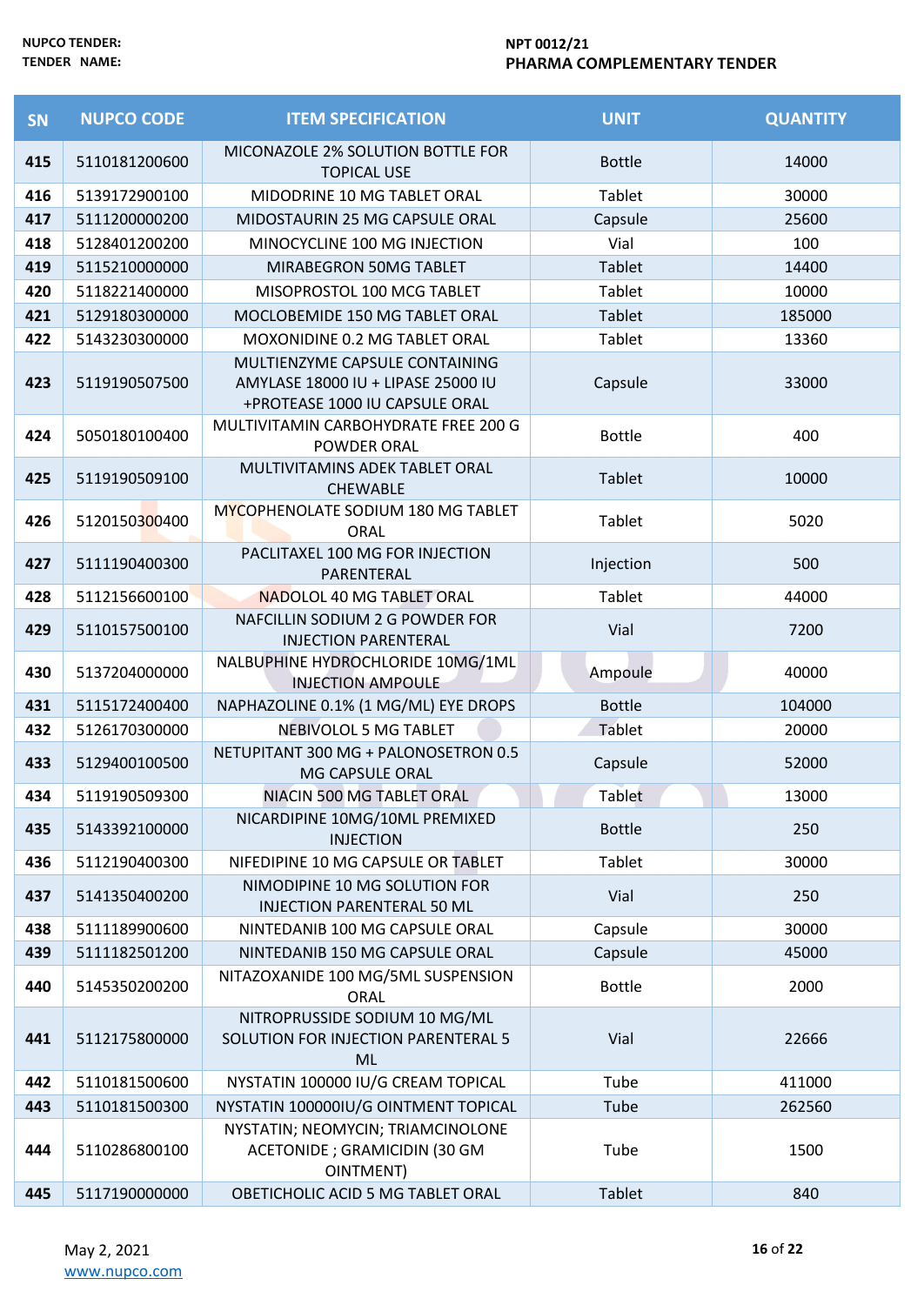| SN  | <b>NUPCO CODE</b> | <b>ITEM SPECIFICATION</b>                                                                    | <b>UNIT</b>        | <b>QUANTITY</b> |
|-----|-------------------|----------------------------------------------------------------------------------------------|--------------------|-----------------|
| 446 | 5118230400100     | OCTREOTIDE ACETATE 200 MCG/ML<br>SOLUTION FOR INJECTION PARENTERAL 5<br>ML                   | Vial               | 19142           |
| 447 | 5114170300700     | OLANZAPINE 2.5 MG TABLET ORAL                                                                | <b>Tablet</b>      | 169128          |
| 448 | 5128190000300     | OLAPARIB 150MG TABLET                                                                        | Tablet             | 37440           |
| 449 | 5116169901200     | OLOPATADINE 0.1% OPHTHAMIC SOLUTION<br>0.4ML UNIT DOSE                                       | <b>Minims</b>      | 18000           |
| 450 | 5120155700100     | OMALIZUMAB SOLUTION FOR SC INJECTION<br>75MG/0.5ML PREFILLED SYRINGE                         | Pre Filled Syringe | 240             |
| 451 | 5110239901000     | PARITAPREVIR 75 MG + RITONAVIR 50 MG +<br><b>OMBITASVIR 12.5 MG TABLET ORAL</b>              | <b>Tablet</b>      | 1278            |
| 452 | 5117191301000     | OMEPRAZOLE 20 MG MUPS TABLET ORAL                                                            | <b>Tablet</b>      | 100000          |
| 453 | 5117180400000     | ONDANSETRON 4 MG/5ML LIQUID ORAL                                                             | <b>Bottle</b>      | 101600          |
| 454 | 5115206400000     | ORPHENADRINE CITRATE 100 MG TABLET                                                           | Tablet             | 6000            |
| 455 | 5110233800500     | OSELTAMIVIR 30 MG/5ML SUSPENSION<br>ORAL                                                     | <b>Bottle</b>      | 4680            |
| 456 | 5111189900700     | OSIMERTINIB MESYLATE 40 MG TABLET                                                            | <b>Tablet</b>      | 410             |
| 457 | 5114152200000     | OXCARBAZEPINE 150 MG TABLET ORAL                                                             | <b>Tablet</b>      | 4000            |
| 458 | 5114290700100     | OXYBUPROCAINE HYDROCHLORIDE 0.4% (4<br>MG/ML) EYE DROPS OPHTHALMIC                           | <b>Bottle</b>      | 19250           |
| 459 | 5111210200000     | PALIFERMIN 6.25 MG FOR INJECTION<br>PARENTERAL                                               | Injection          | 90              |
| 460 | 5133200300700     | PALIPERIDONE PALMITATE 350 MG FOR<br>INJECTION PARENTERAL PROLONGED<br><b>RELEASE</b>        | Injection          | 1000            |
| 461 | 5133200300800     | PALIPERIDONE PALMITATE 525 MG FOR<br><b>INJECTION PARENTERAL PROLONGED</b><br><b>RELEASE</b> | Injection          | 1500            |
| 462 | 5118241600100     | PAMIDRONATE DISODIUM DRY POWDER IV<br>INJ 30 MG                                              | Vial               | 1442            |
| 463 | 5112210400300     | PAPAVERINE HCL SOLUTION FOR INJECTION<br>(65MG/2ML) AMPULE                                   | Ampoule            | 18400           |
| 464 | 5114200102300     | PARACETAMOL 100 MG SUPPOSITORY                                                               | Suppository        | 524000          |
| 465 | 5124190001000     | PARAFFIN LIQUID 150ML BP 100ML                                                               | <b>Bottle</b>      | 172             |
| 466 | 5138190500000     | PARECOXIB 40MG INJECTION                                                                     | Injection          | 36000           |
| 467 | 5050151100500     | PARICALCITOL 2 MCG/ML SOLUTION FOR<br>INJECTION INTRAVENOUS 1 ML                             | Vial               | 16000           |
| 468 | 5110162500100     | PAROMOMYCIN 250 MG CAPSULE ORAL                                                              | Capsule            | 1200            |
| 469 | 5114160500100     | PAROXETINE 12.5 MG TABLET ORAL<br><b>MODIFIED RELEASE</b>                                    | <b>Tablet</b>      | 1453360         |
| 470 | 5114160500200     | PAROXETINE 25 MG TABLET ORAL MODIFIED<br>RELEASE                                             | Tablet             | 3974000         |
| 471 | 5117230000100     | PATIROMER 16.8GM SACHET                                                                      | Sachet             | 8400            |
| 472 | 5118240000100     | PATIROMER 8.4G POWDER SACHET                                                                 | Sachet             | 4800            |
| 473 | 5120151300100     | PEGINTERFERON ALFA-2B 100 MCG<br>POWDER FOR INJECTION PARENTERAL                             | Vial               | 4000            |
| 474 | 5120180900800     | PEG-INTERFERON BETA 125 MCG SOLUTION<br>FOR INJECTION PARENTERAL                             | Syringe            | 156             |
| 475 | 5118230400600     | PEGVISOMANT 10 MG/ML INJECTION                                                               | Injection          | 2000            |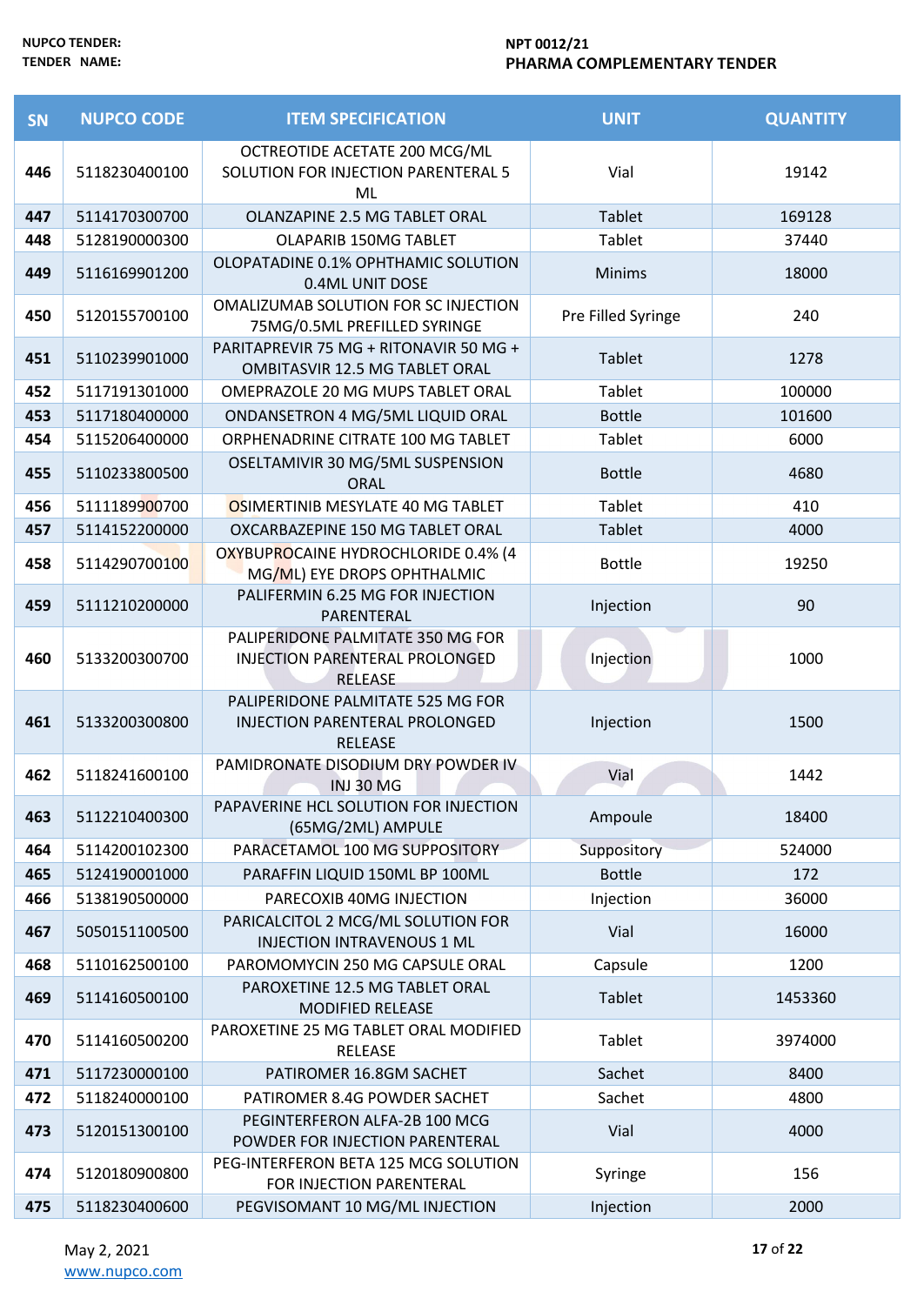| SN  | <b>NUPCO CODE</b> | <b>ITEM SPECIFICATION</b>                                                      | <b>UNIT</b>   | <b>QUANTITY</b> |
|-----|-------------------|--------------------------------------------------------------------------------|---------------|-----------------|
| 476 | 5117220100000     | PENTOSAN POLYSULPHATE 100 MG<br><b>CAPSULE ORAL</b>                            | Capsule       | 12000           |
| 477 | 5113200100000     | PENTOXIFYLLINE 400 MG TABLET ORAL<br><b>MODIFIED RELEASE</b>                   | <b>Tablet</b> | 1832822         |
| 478 | 5117150900000     | PEPPERMINT OIL 0.2 ML CAPSULE ORAL                                             | Capsule       | 171600          |
| 479 | 5114153000000     | PERAMPANEL 10 MG TABLET ORAL                                                   | Tablet        | 14000           |
| 480 | 5114156300900     | PERAMPANEL 12 MG TABLET ORAL                                                   | Tablet        | 4000            |
| 481 | 5114153000900     | PERAMPANEL 2 MG TABLET ORAL                                                    | Tablet        | 100093          |
| 482 | 5114153001000     | PERAMPANEL 4 MG TABLET ORAL                                                    | Tablet        | 102124          |
| 483 | 5114153000400     | PERAMPANEL 6 MG TABLET ORAL                                                    | Tablet        | 67200           |
| 484 | 5114153001100     | PERAMPANEL 8 MG TABLET ORAL                                                    | Tablet        | 14400           |
| 485 | 5144150001000     | PERFLUTREN LIPID MICROSPHERE 6.25<br>MG/ML SOLUTION FOR<br>INJECTIONPARENTERAL | Vial          | 400             |
| 486 | 5110171500200     | PERMETHRIN 1% SHAMPOO 60ML                                                     | <b>Bottle</b> | 7240            |
| 487 | 5124129901200     | PETROLEUM (WHITE SOFT PARAFFIN)<br>OINTMENT 500 GM TO 1 KG                     | <b>Bottle</b> | 48036           |
| 488 | 5138460300000     | <b>PHENAZONE + BENZOCAINE EAR DROPS</b><br><b>OTIC</b>                         | <b>Bottle</b> | 12100           |
| 489 | 5111190700600     | SODIUM PHENYLBUTYRATE 250 MG/ML<br><b>ORAL LIQUID</b>                          | <b>Bottle</b> | 1300            |
| 490 | 5114150700200     | PHENYTOIN 30 MG/5ML LIQUID ORAL                                                | <b>Bottle</b> | 22876           |
| 491 | 5117162200600     | PHOSPHATE 500 MG TABLET ORAL<br>EFFERVESCENT                                   | Tablet        | 455200          |
| 492 | 5124111300000     | PHYSOSTIGMINE 2 MG/ML SOLUTION FOR<br><b>INJECTION PARENTERAL 1 ML</b>         | Ampoule       | 7000            |
| 493 | 5110195300100     | PHYTOMENADIONE 1 MG/0.5 ML<br>INJECTION, 0.5 ML AMPOULE                        | Ampoule       | 640850          |
| 494 | 5124111400200     | PILOCARPINE 1% (10 MG/ML) EYE DROPS<br><b>OPHTHALMIC</b>                       | <b>Bottle</b> | 250             |
| 495 | 5110156100000     | PIPERACILLIN 2 G POWDER FOR INJECTION<br>PARENTERAL                            | Vial          | 25000           |
| 496 | 5120156000200     | PIRFENIDONE 801 MG TABLET ORAL                                                 | <b>Tablet</b> | 142200          |
| 497 | 5124126100000     | PODOPHYLLOTOXIN 0.5 % SOLUTION<br><b>TOPICAL</b>                               | <b>Bottle</b> | 40              |
| 498 | 5138250300200     | POLICRESULEN 90 MG OVULE VAGINAL                                               | Ovules        | 7700            |
| 499 | 5132160400400     | POLIDOCANOL 0.5% INJECTION                                                     | Ampoule       | 800             |
| 500 | 5124129900500     | POLYACRYLIC ACID 0.2% (2 MG/G) EYE GEL<br><b>OPHTHALMIC</b>                    | Tube          | 200000          |
| 501 | 5117163101100     | POLYETHYLENE 3350 AND ELECTRO CHILD<br>POWDER SACHET 6.5G                      | Sachet        | 684720          |
| 502 | 5117163101800     | POLYETHYLENE GLYCOL 0.4% + PROPYLEN<br>GLYCOL 0.3% POLYQUAD EYE DROPS          | <b>Minims</b> | 70000           |
| 503 | 5130340400100     | POSACONAZOLE 300 MG FOR INJECTION<br>PARENTERAL                                | Vial          | 660             |
| 504 | 5130340400000     | POSACONAZOLE 40 MG/ML SYRUP OR<br><b>SUSPENSION</b>                            | <b>Bottle</b> | 1160            |
| 505 | 5119180400300     | POTASSIUM ACETATE 2 MEQ/ML SOLUTION<br>FOR INJECTION PARENTERAL 20 ML          | Vial          | 3090            |
| 506 | 5119180205200     | POTASSIUM CHLORIDE POWDER                                                      | each          | 755             |
|     | May 2, 2021       |                                                                                |               | 18 of 22        |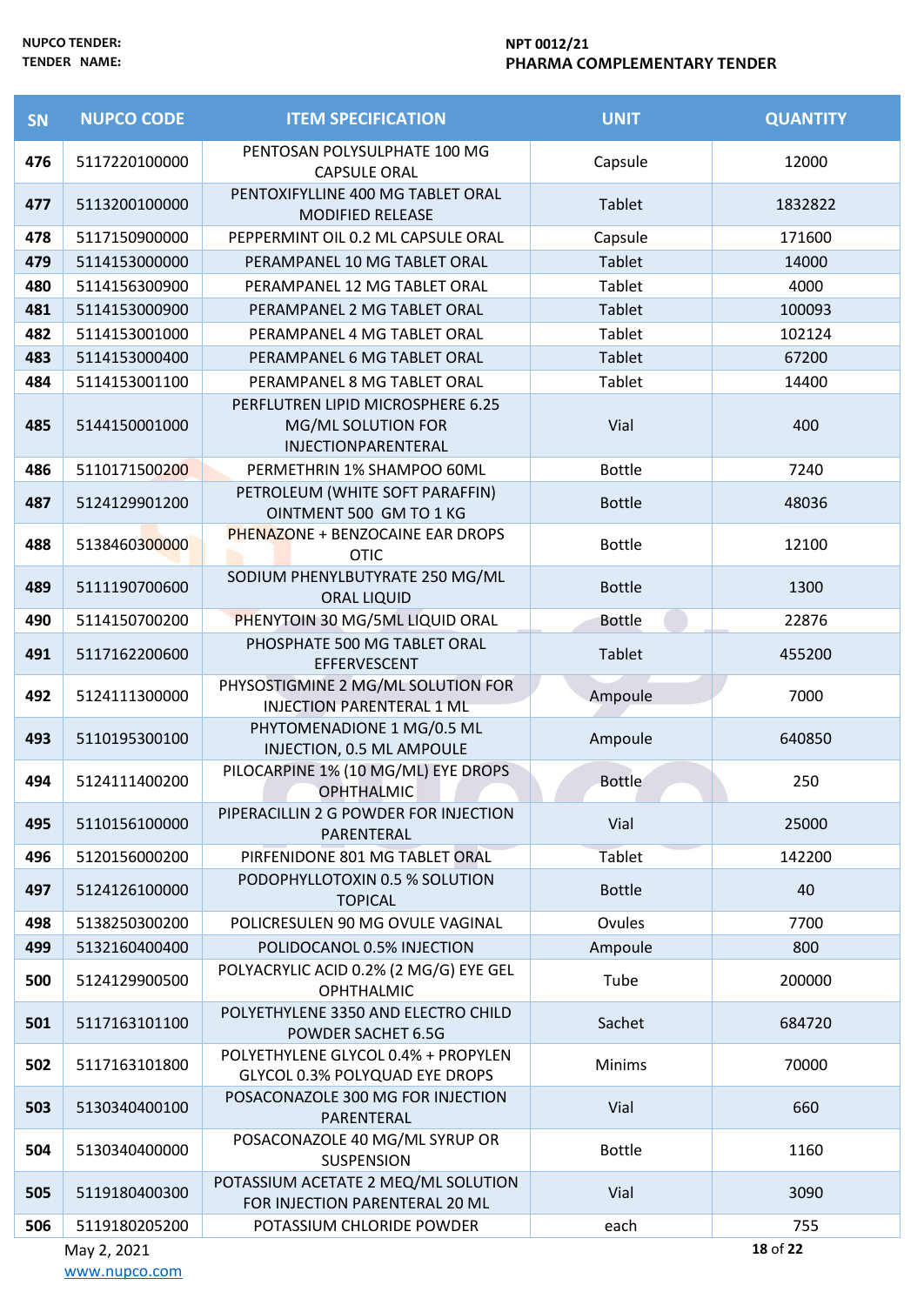| <b>SN</b> | <b>NUPCO CODE</b> | <b>ITEM SPECIFICATION</b>                                                                             | <b>UNIT</b>        | <b>QUANTITY</b> |
|-----------|-------------------|-------------------------------------------------------------------------------------------------------|--------------------|-----------------|
| 507       | 5119170501000     | POTASSIUM CITRATE 10MEQ TABLET                                                                        | <b>Tablet</b>      | 424860          |
| 508       | 5119170500100     | POTASSIUM CITRATE MONOHYDRATE 1100<br>MG CITRIC ACID MONOHYDRATE 334<br><b>MGORAL SOLUTION</b>        | <b>Bottle</b>      | 560             |
| 509       | 5119170500400     | POTASSIUM CITRATE 5 MEQ TABLET ORAL                                                                   | Tablet             | 9100            |
| 510       | 5119170500900     | POTASSIUM CITRATE POWDER                                                                              | Kilogram           | 23000           |
| 511       | 5118160700200     | POTASSIUM IODIDE 130 MG TABLET                                                                        | <b>Tablet</b>      | 4180000         |
| 512       | 5118160700300     | POTASSIUM IODIDE 65 MG TABLET ORAL                                                                    | Tablet             | 254000          |
| 513       | 5118160700400     | POTASSIUM IODIDE BP POWDER                                                                            | <b>Bottle</b>      | 40              |
| 514       | 5119180000200     | POTASSIUM PERMANGANATE BP CRYSTALS<br>1 KG                                                            | <b>Bottle</b>      | 550             |
| 515       | 4229542103900     | POVIDONE-IODINE 7.5% BOTTLE                                                                           | <b>Bottle</b>      | 830             |
| 516       | 5114250800000     | PRAMIPEXOLE 1.5MG EXTENDED RELEASE                                                                    | <b>Tablet</b>      | 10600           |
| 517       | 5113179900300     | PRASUGREL 10 MG TABLET ORAL                                                                           | <b>Tablet</b>      | 363             |
| 518       | 5126300200000     | PRAZOSIN 2 MG TABLET                                                                                  | Tablet             | 62600           |
| 519       | 5119200300100     | PROBENECID 500 MG TABLET ORAL                                                                         | <b>Tablet</b>      | 720             |
| 520       | 5112151900200     | <b>PROCAINAMIDE HYDROCHLORIDE 100</b><br>MG/ML SOLUTION FOR INJECTION<br>PARENTERAL10 ML              | Ampoule            | 35477           |
| 521       | 5118181800200     | PROGESTERONE 8 % GEL TOPICAL                                                                          | Tube               | 60400           |
| 522       | 5115181200500     | <b>PROPRANOLOL 20 MG TABLET ORAL</b>                                                                  | Tablet             | 496800          |
| 523       | 5126291400000     | PROPRANOLOL 80MG TABLET                                                                               | <b>Tablet</b>      | 22504           |
| 524       | 5115181200700     | PROPRANOLOL HYDROCHLORIDE 20 MG/5<br>ML ORAL LIQUID                                                   | <b>Bottle</b>      | 6600            |
| 525       | 5138650000000     | PROTEIN C 1000 IU POWDER FOR INJECTION                                                                | Vial               | 1000            |
| 526       | 5116160600400     | PSEUDOEPHEDRINE HYDROCHLORIDE 60<br>MG + TRIPROLIDINE HYDROCHLORIDE 2.5<br><b>MG TABLET</b>           | Tablet             | 20000           |
| 527       | 5117161000400     | PSYLLIUM LAXATIVE POWDER                                                                              | Sachet             | 20000           |
| 528       | 5050152300300     | PYRIDOXAL 5 - PHOSPHATE 50 MG VITAMIN<br><b>TABLET</b>                                                | Tablet             | 9000            |
| 529       | 5114172200700     | QUETIAPINE 50 MG TABLET ORAL XR                                                                       | <b>Tablet</b>      | 120000          |
| 530       | 5110239902500     | RALTEGRAVIR 100 MG GRANULES FOR<br><b>SUSPENSION ORAL</b>                                             | <b>Bottle</b>      | 5760            |
| 531       | 5117190400100     | RANITIDINE 150 MG TABLET ORAL                                                                         | <b>Tablet</b>      | 21138300        |
| 532       | 5117190401200     | RANITIDINE 75 MG/5ML LIQUID ORAL                                                                      | <b>Bottle</b>      | 20878           |
| 533       | 5117190400200     | RANITIDINE 25 MG/ML SOLUTION FOR<br><b>INJECTION PARENTERAL 2 ML</b>                                  | Ampoule            | 353464          |
| 534       | 5114251300000     | RASAGILINE 1 MG TABLET ORAL                                                                           | Tablet             | 6400            |
| 535       | 5113150601300     | RECOMBINANT HUMAN ERYTHROPOIETIN<br>1000 INTERNATIONAL UNITS<br>INJECTION: POWDER FOR VIAL + DILUENT  | Vial               | 6860            |
| 536       | 5113150601500     | RECOMBINANT HUMAN ERYTHROPOIETIN<br>30000 INTERNATIONAL UNITS<br>INJECTION: POWDER FOR VIAL + DILUENT | Vial               | 850             |
| 537       | 5113150601400     | RECOMBINANT HUMAN ERYTHROPOIETIN<br>4000 INTERNATIONAL UNITS<br>INJECTION: POWDER FOR VIAL + DILUENT  | Pre Filled Syringe | 70414           |
| 538       | 5110231200500     | RIBAVIRIN 200 MG/5ML SUSPENSION ORAL                                                                  | <b>Bottle</b>      | 250             |
|           | May 2, 2021       |                                                                                                       |                    | 19 of 22        |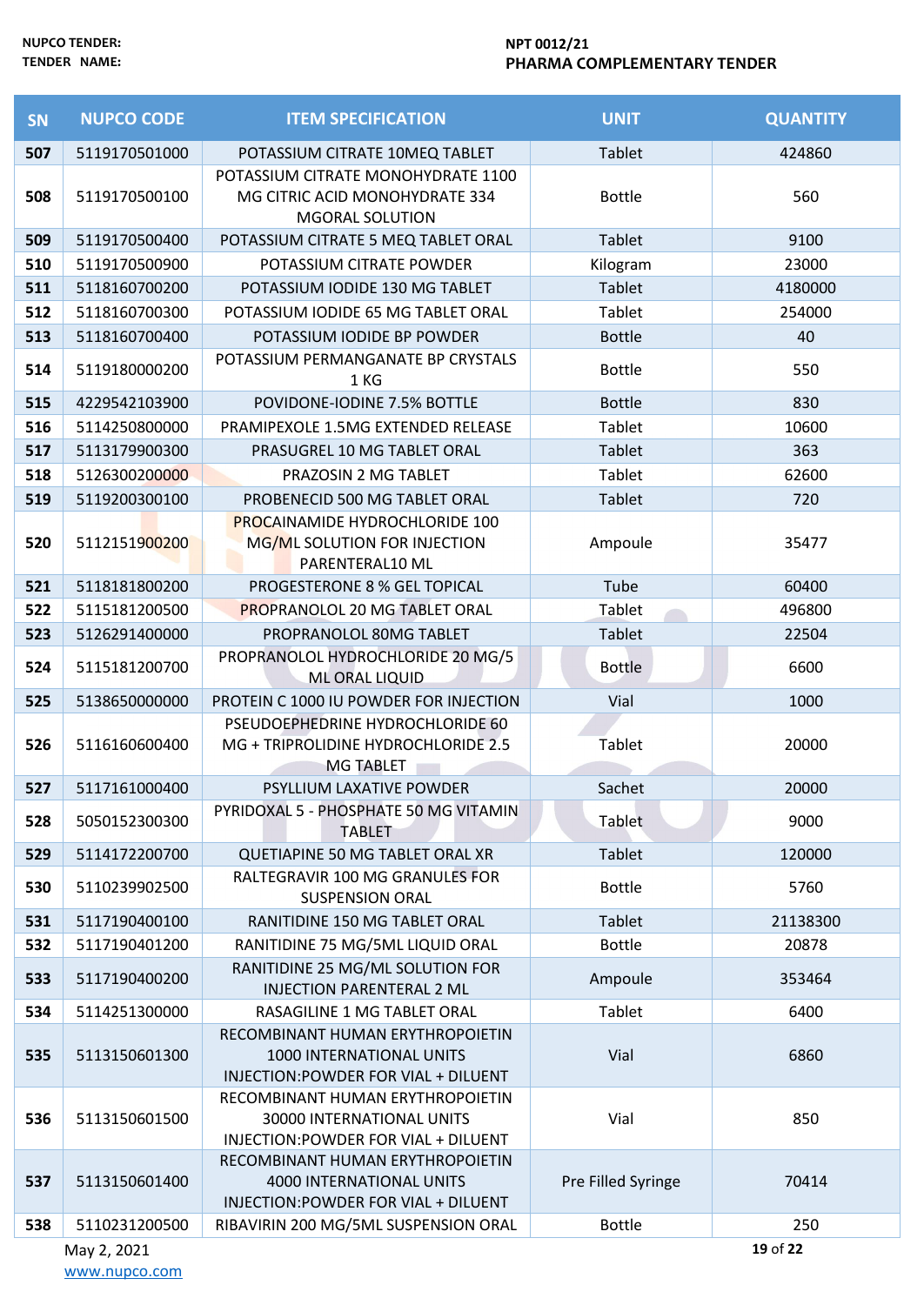| <b>SN</b> | <b>NUPCO CODE</b> | <b>ITEM SPECIFICATION</b>                                                                                | <b>UNIT</b>   | <b>QUANTITY</b> |
|-----------|-------------------|----------------------------------------------------------------------------------------------------------|---------------|-----------------|
| 539       | 5135160900600     | RIBOCICLIB 200 MG TABLET                                                                                 | <b>Tablet</b> | 97744           |
| 540       | 5110200500100     | RIFAMPICIN 600 MG POWDER FOR<br><b>INJECTION PARENTERAL</b>                                              | Vial          | 2960            |
| 541       | 5128360400100     | RIFAXIMIN 550 MG TABLET ORAL                                                                             | <b>Tablet</b> | 56000           |
| 542       | 5114170400800     | RISPERIDONE 500 MCG TABLET ORAL                                                                          | Tablet        | 100000          |
| 543       | 5114290300100     | ROPIVACAINE 1% SINGLE DOSE INJECTION<br>20 ML (PRESERVATIVE FREE)                                        | Syringe       | 6000            |
| 544       | 5114290300300     | ROPIVACAINE 2 MG/ML SOLUTION FOR<br><b>INJECTION PARENTERAL 10 ML</b>                                    | Injection     | 1800            |
| 545       | 5114290300200     | ROPIVACAINE HCL INJECTION AMPOULE 7.5<br>MG/ML (10ML)                                                    | Ampoule       | 6100            |
| 546       | 5114290300400     | ROPIVACAINE HCL INJECTION AMPOULE<br>7.5MG/ML (20ML)                                                     | Ampoule       | 6000            |
| 547       | 5116150800600     | SALBUTAMOL 2 MG TABLET ORAL                                                                              | <b>Tablet</b> | 24000           |
| 548       | 5115170100000     | SALBUTAMOL 2 MG/5ML LIQUID ORAL                                                                          | <b>Bottle</b> | 200             |
| 549       | 5124120100900     | SALICYLIC ACID 40 % PATCH TRANSDERMAL                                                                    | each          | 15000           |
| 550       | 5117184000100     | SCOPOLAMINE 1.5 MG (1 MG/72 HOURS)<br>PATCH TRANSDERMAL                                                  | each          | 700             |
| 551       | 5124121800300     | SELENIUM 40 TO 50 MCG/ML INJECTION                                                                       | Vial          | 3200            |
| 552       | 5124121800600     | SELENIUM ORAL SOLUTION 50MCG/ML<br>10ML                                                                  | <b>Bottle</b> | 2400            |
| 553       | 5116170000100     | SELEXIPAG 1400MCG TABLET                                                                                 | <b>Tablet</b> | 1200            |
| 554       | 5116170000200     | SELEXIPAG 1600MCG TABLET                                                                                 | Tablet        | 1200            |
| 555       | 5130234100000     | SERTACONAZOLE NITRATE CREAM                                                                              | Tube          | 4000            |
| 556       | 5129201600200     | SERTRALINE 25 MG TABLET ORAL                                                                             | Tablet        | 377920          |
| 557       | 5117192600000     | SEVELAMER 800 MG TABLET                                                                                  | Tablet        | 11351028        |
| 558       | 5141320400000     | SILDENAFIL 10 MG/ 12.5 ML INJECTION                                                                      | Injection     | 48              |
| 559       | 4229542500000     | SILVER NITRATE 40% CAUSTIC APPLICATOR<br><b>STICK</b>                                                    | <b>Stick</b>  | 6600            |
| 560       | 5120151500400     | SIROLIMUS 500 MCG TABLET ORAL                                                                            | Tablet        | 10400           |
| 561       | 5118159901000     | SITAGLIPTIN 50 MG METFORMIN 850<br><b>MGTABLET</b>                                                       | Tablet        | 46000           |
| 562       | 5119160206600     | SODIUM CHLORIDE 0.9% EYE/NOSE DROPS<br>10ML                                                              | <b>Bottle</b> | 58000           |
| 563       | 5119160205100     | SODIUM CHLORIDE 7 % SOLUTION<br><b>INHALATION NEBULIZER</b>                                              | each          | 35640           |
| 564       | 5117250600000     | SODIUM CHLORIDE ISOTONIC NASAL<br>SOLUTION OR DROPS                                                      | <b>Bottle</b> | 45000           |
| 565       | 5119243400000     | SODIUM CITRATE 100 MG/ML + POTASSIUM<br>CITRATE 110 MG/ML + CITRIC ACID66.8<br>MG/ML SOLUTION PARENTERAL | <b>Bottle</b> | 10902           |
| 566       | 5110183600700     | SODIUM NITRATE 300 MG/10 ML<br><b>INJECTION</b>                                                          | Injection     | 130             |
| 567       | 5110500400000     | SODIUM STIBOGLUCONATE 100 MG/ML<br>SOLUTION FOR INJECTION 100ML                                          | Ampoule       | 1094            |
| 568       | 5110500400200     | SODIUM STIBOGLUCONATE 100 MG/ML<br>SOLUTION FOR INJECTION PARENTERAL 6<br>ML                             | Ampoule       | 1700            |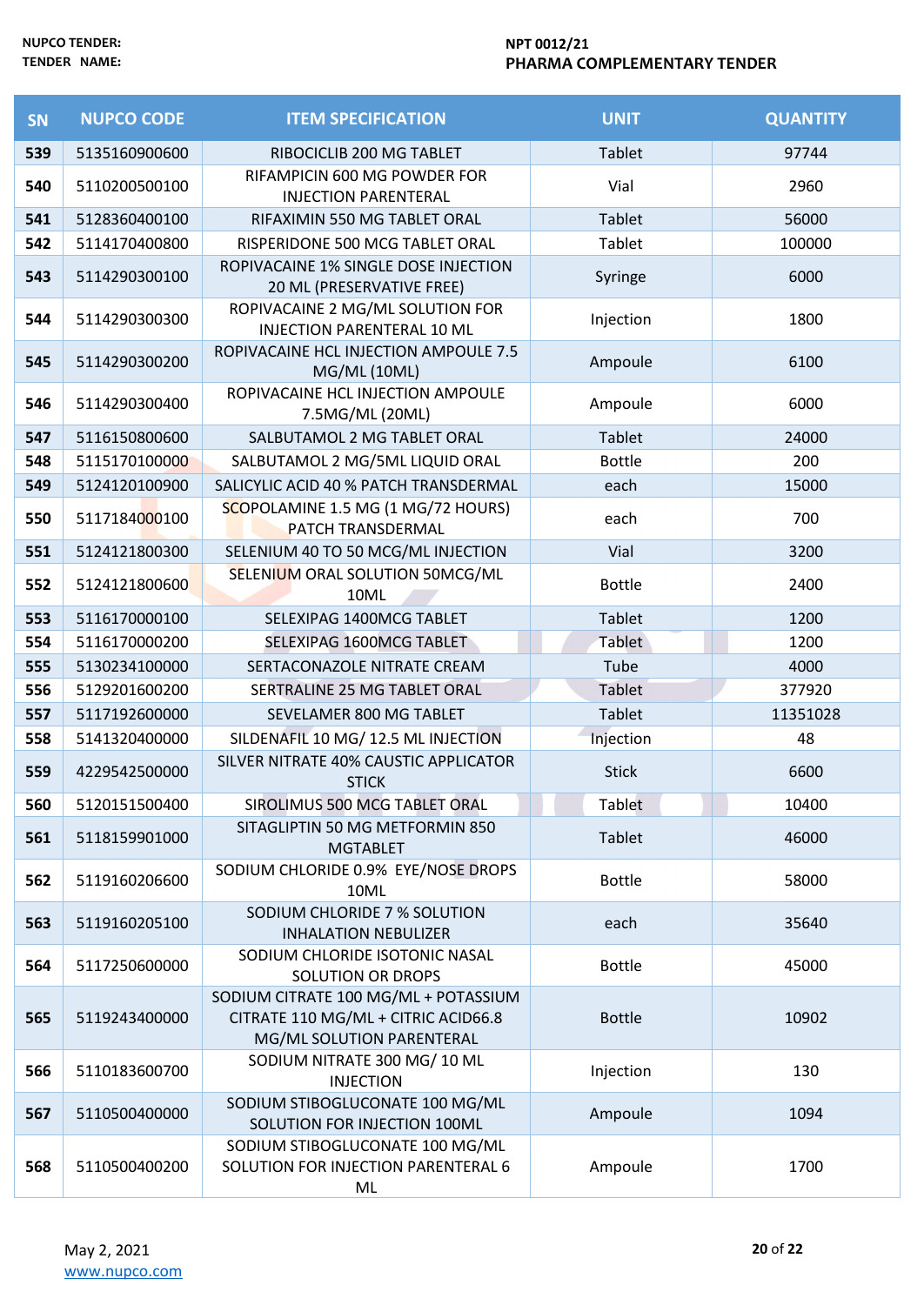| SN  | <b>NUPCO CODE</b> | <b>ITEM SPECIFICATION</b>                                                                  | <b>UNIT</b>   | <b>QUANTITY</b> |
|-----|-------------------|--------------------------------------------------------------------------------------------|---------------|-----------------|
| 569 | 5110183600300     | THIOSULPHATE SODIUM 12.5 G SOLUTION<br>FOR INJECTION PARENTERAL 50 ML                      | Vial          | 4500            |
| 570 | 5110239900500     | SOFOSBUVIR 400 MG TABLET ORAL                                                              | Tablet        | 1520            |
| 571 | 5110150100200     | SPIRAMYCIN 250 MG (750 000<br>INTERNATIONAL UNITS) TABLET                                  | <b>Tablet</b> | 1000            |
| 572 | 5119150700600     | SPIRONOLACTONE 50 MG/5 ML ORAL<br><b>LIQUID</b>                                            | <b>Bottle</b> | 680             |
| 573 | 5117191100200     | SUCRALFATE 1GM/10ML ORAL SUSPENSION                                                        | <b>Bottle</b> | 480             |
| 574 | 5117191100300     | SUCRALFATE 500 MG TABLET                                                                   | Tablet        | 5000            |
| 575 | 5016190000100     | <b>SUCROSE (SUGAR) POWDER</b>                                                              | Kilogram      | 50              |
| 576 | 5120155800100     | SULFASALAZINE 250 MG/5ML SUSPENSION<br><b>ORAL</b>                                         | <b>Bottle</b> | 2640            |
| 577 | 5120150401600     | TACROLIMUS 0.2 MG GRANULES ORAL                                                            | Sachet        | 181000          |
| 578 | 5120150401100     | TACROLIMUS 500 MCG CAPSULE ORAL<br><b>EXTENDED RELEASE</b>                                 | Capsule       | 50000           |
| 579 | 5120150401200     | TACROLIMUS 1 MG CAPSULE ORAL<br><b>EXTENDED RELEASE</b>                                    | Capsule       | 80000           |
| 580 | 5120150401700     | TACROLIMUS 1 MG GRANULES ORAL                                                              | Sachet        | 211000          |
| 581 | 5114000000100     | TAFAMIDIS 20 MG CAPSULE ORAL                                                               | Capsule       | 2000            |
| 582 | 5111151900200     | TEMOZOLOMIDE 5 MG CAPSULE ORAL                                                             | Capsule       | 4800            |
| 583 | 5126240700000     | TERBUTALINE SULPHATE 500 MCG/ML<br>SOLUTION FOR INJECTION PARENTERAL                       | Ampoule       | 840             |
| 584 | 5120156700100     | TERIFLUNOMIDE 7 MG TABLET                                                                  | Tablet        | 2500            |
| 585 | 5142200100000     | TETRACOSACTIDE 1 MG/ML SOLUTION FOR<br>INJECTION PARENTERAL MODIFIEDRELEASE<br>1 ML        | Ampoule       | 176             |
| 586 | 5116150500200     | THEOPHYLLINE 300 MG TABLET ORAL<br><b>MODIFIED RELEASE</b>                                 | <b>Tablet</b> | 2526000         |
| 587 | 5116150500500     | THEOPHYLLINE 60 MG/5 ML LIQUID ORAL                                                        | <b>Bottle</b> | 80              |
| 588 | 5121250302700     | THROMBIN 5000 IU POWDER TOPICAL                                                            | each          | 5450            |
| 589 | 5113161600000     | TINZAPARIN 20000IU LMWH VIAL                                                               | Vial          | 35000           |
| 590 | 5114152800300     | TOPIRAMATE SPRINKLE 15 MG CAPSULE                                                          | Capsule       | 396200          |
| 591 | 5112110100200     | TREPROSTINIL 2.5 MG/ 20 ML INJECTION                                                       | Injection     | 350             |
| 592 | 5118170900200     | TRIAMCINOLONE ACETONIDE 0.1% (1MG/G)<br><b>OINTMENT TOPICAL</b>                            | Tube          | 17500           |
| 593 | 5118170900700     | TRIAMCINOLONE GEL 30GM                                                                     | Tube          | 4980            |
| 594 | 5110286800000     | TRIAMCINOLONE 1 MG + NYSTATIN 100000<br>IU + NEOMYCIN 2.5 MG CREAM TOPICAL                 | Tube          | 150             |
| 595 | 5114179901100     | TRIFLUOPERAZINE 2 MG TABLET                                                                | <b>Tablet</b> | 15000           |
| 596 | 5116160900100     | PSEUDOEPHEDRINE 1.25 MG/5ML +<br>TRIPROLIDINE 30 MG/5ML SYRUP ORAL                         | <b>Bottle</b> | 2540            |
| 597 | 5111181500200     | TRIPTORELIN 11.25 MG FOR INJECTION<br>PARENTERAL                                           | Injection     | 2000            |
| 598 | 5115160600500     | TROPICAMIDE 0.2MG/ML; PHENYLEPHRINE<br>HCL 3.1MG/ML; LIDOCAINE 10MG/ML<br><b>INJECTION</b> | <b>Bottle</b> | 1000            |
| 599 | 5119152300000     | UREA 10% CREAM (100GM)                                                                     | Tube          | 121800          |
| 600 | 5124122600300     | UREA 10% CREAM (15 - 30GM)                                                                 | Tube          | 304800          |
| 601 | 5124122600500     | UREA 40 % OINTMENT (15 - 30 G)                                                             | Tube          | 30000           |